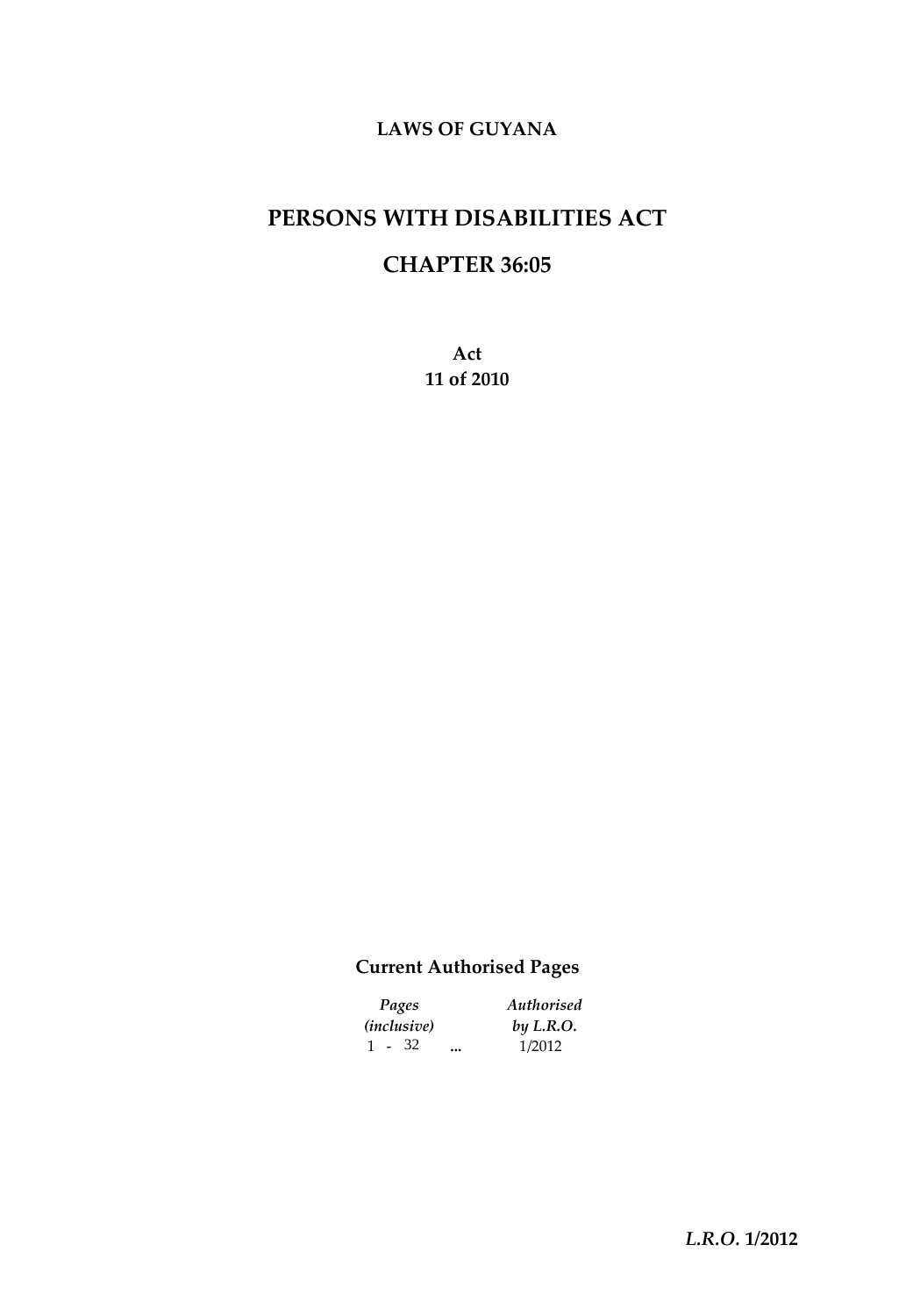### **Note**

**on**

## **Subsidiary Legislation**

## **This Chapter contains no Subsidiary Legislation.**

**Note**

**on**

### **Revision**

At the time of this publication this Act was not yet in force.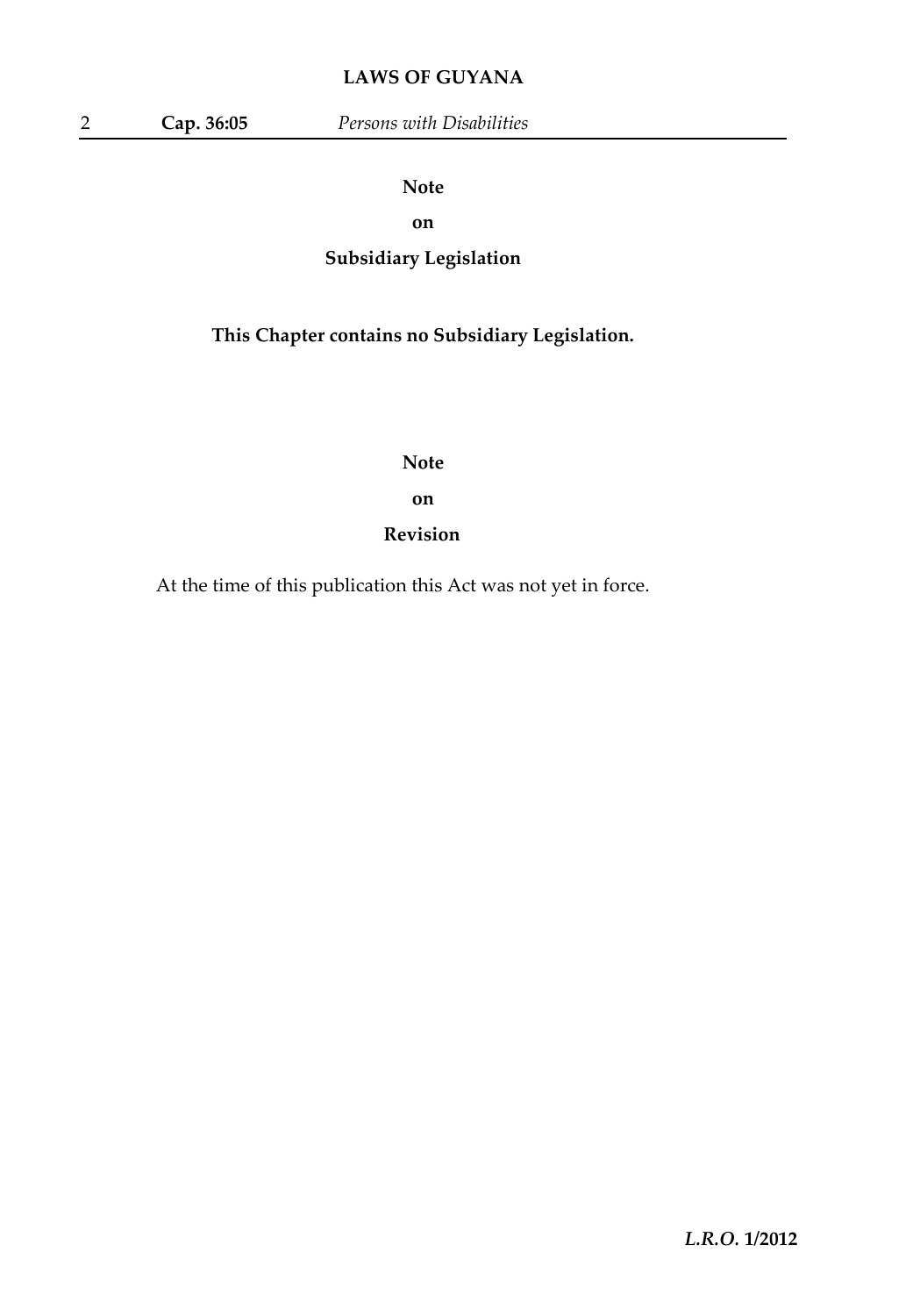*Persons with Disabilities* **Cap. 36:05** 3

## **CHAPTER 36:05**

## **PERSONS WITH DISABILITIES ACT**

## ARRANGEMENT OF SECTIONS

**SECTION** 

### **PART I PRELIMINARY**

- 1. Short title.
- 2. Interpretation.
- 3. Act not in derogation of any other law.

## **PART II GUIDING PRINCIPLES**

4. Guiding principles.

### **PART III THE NATIONAL COMMISSION ON DISABILITIES**

5. Establishment of the Commission.

## **PART IV REGISTRATION**

- 6. Registration of person and organisations.
- 7. Giving false information.

## **PART V RIGHTS OF PERSONS WITH DISABILITIES Sub-Part I Employment**

- 8. Equal opportunity for employment.
- 9. Complain to Commission.
- 10. People with disability to take action.
- 11. Record of persons with disabilities.
- 12. Vocational training, skills development and training programmes.
- 13. Employer to maintain records.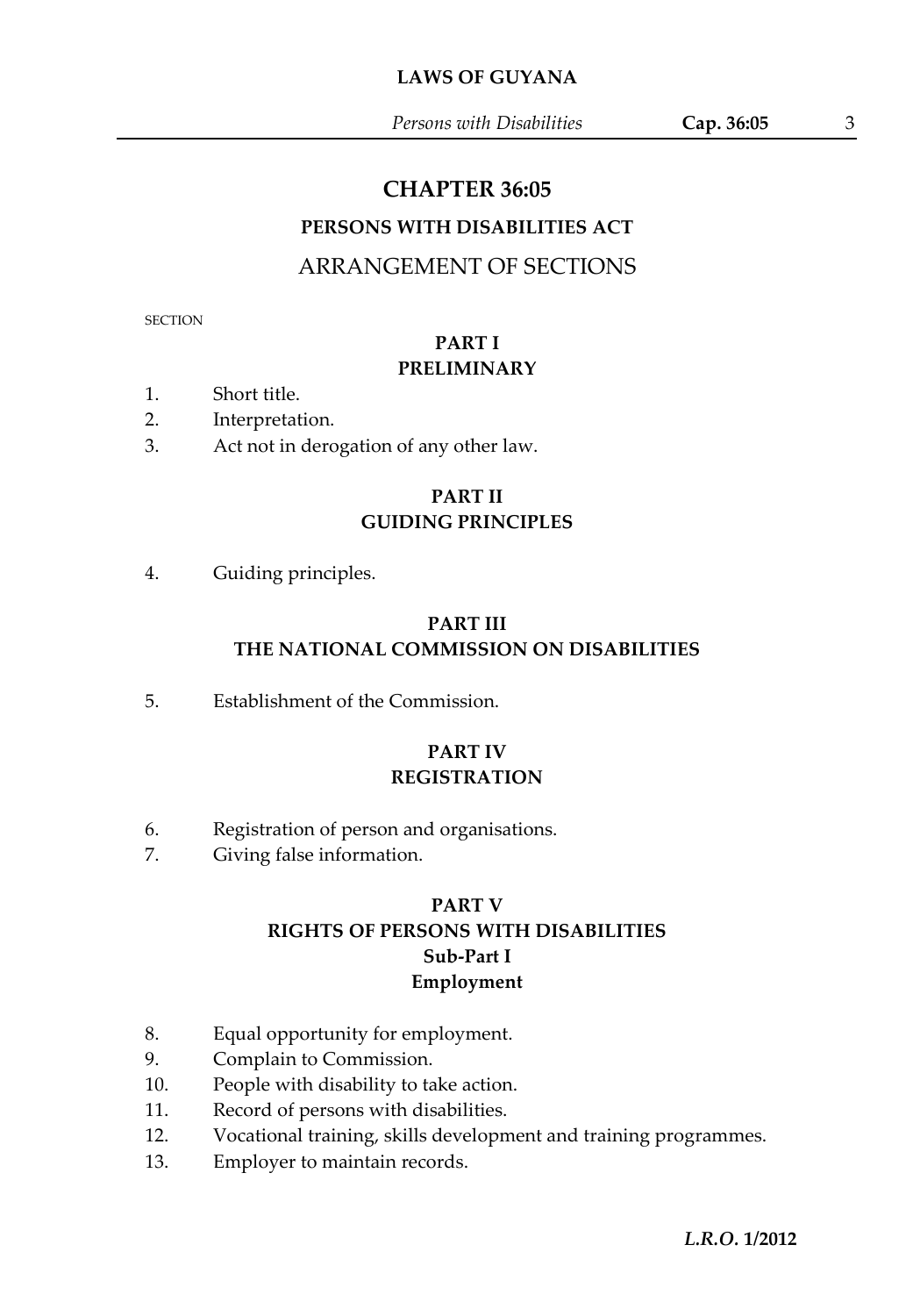#### **SECTION**

## **Sub-Part II Education**

- 14. Free primary and secondary education, trained teachers.
- 15. Access to quality education.
- 16. Integration to persons with disabilities in schools.
- 17. Assistance to students with disabilities.
- 18. Special education.
- 19. Research.

#### **Sub-Part III Health**

- 20. National Health Programme.
- 21. Rehabilitation programme.
- 22. Rehabilitation programme.

#### **Sub- Part IV Housing and Water**

23. Accommodation and water.

### **Sub-Part V Auxiliary Social Services**

24. Auxiliary social services.

## **Sub-Part VI Sports and Recreation**

25. Sports and recreation.

## **Sub-Part VII Communications**

- 26. Broadcast media.
- 27. Telephone services.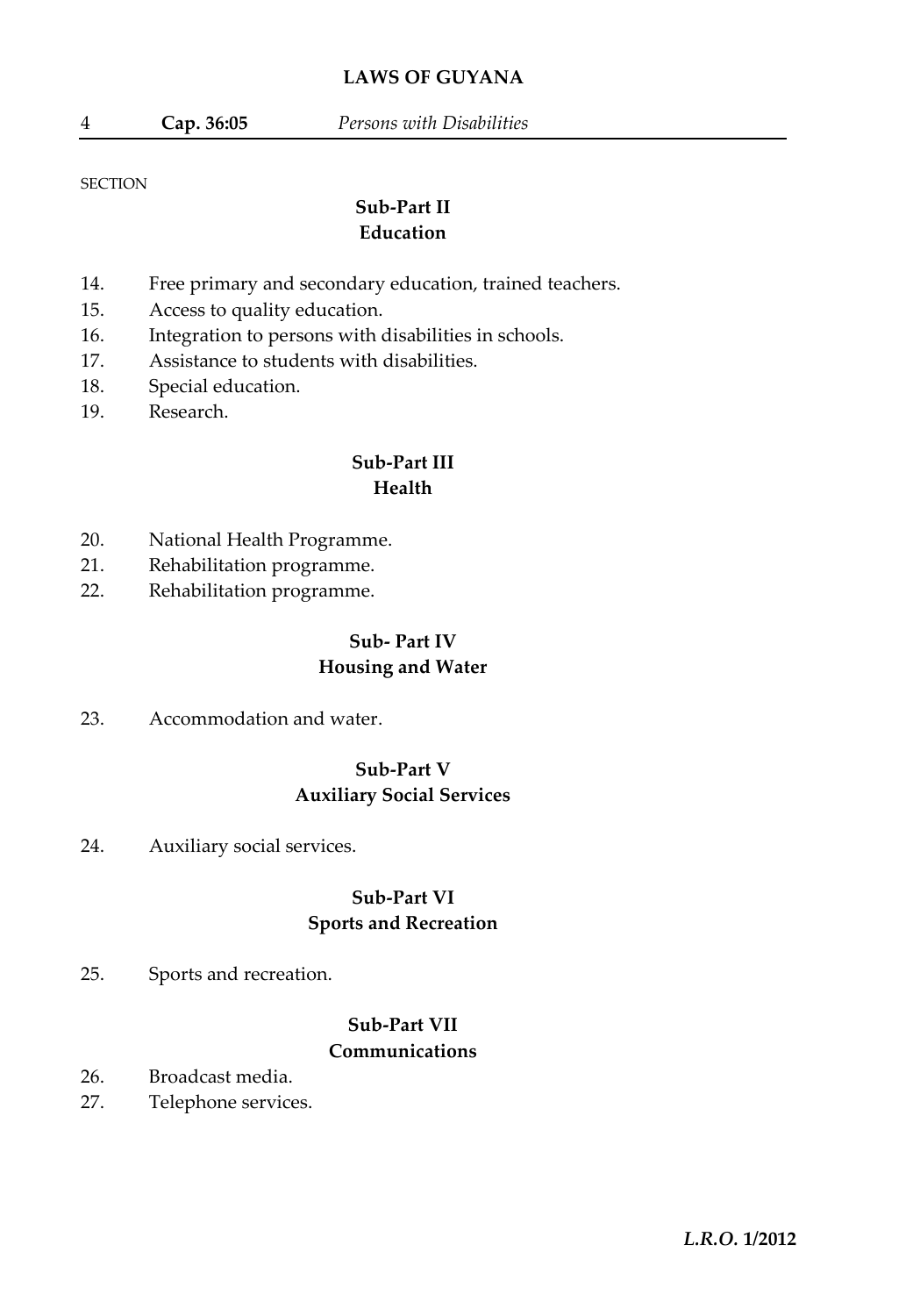#### **SECTION**

## **Sub-Part VIII Accessibility**

- 28. Mobility of persons with disabilities.
- 29. Admission to premises, provision of services.
- 30. Mobility of vehicle.
- 31. Public transportation.

### **Sub-Part IX Voting**

- 32. Voting
- 33. Accessibility to polling stations.

## **Sub-Part X Concealment**

34. Concealment of persons.

## **PART VI MISCELLANEOUS**

- 35. Legal action by the Commission.
- 36. Commission to prosecute.
- 37. General penalty.
- 38. Supplementary remedies.
- 39. Burden of proof.
- 40. Proof of Exception.
- 41. Regulations.
- 42. Act binds State.

**SCHEDULE –** Constitution, management and functions of the National Commission on Disabilities.

\_\_\_\_\_\_\_\_\_\_\_\_\_\_\_\_\_\_\_\_\_\_\_\_\_\_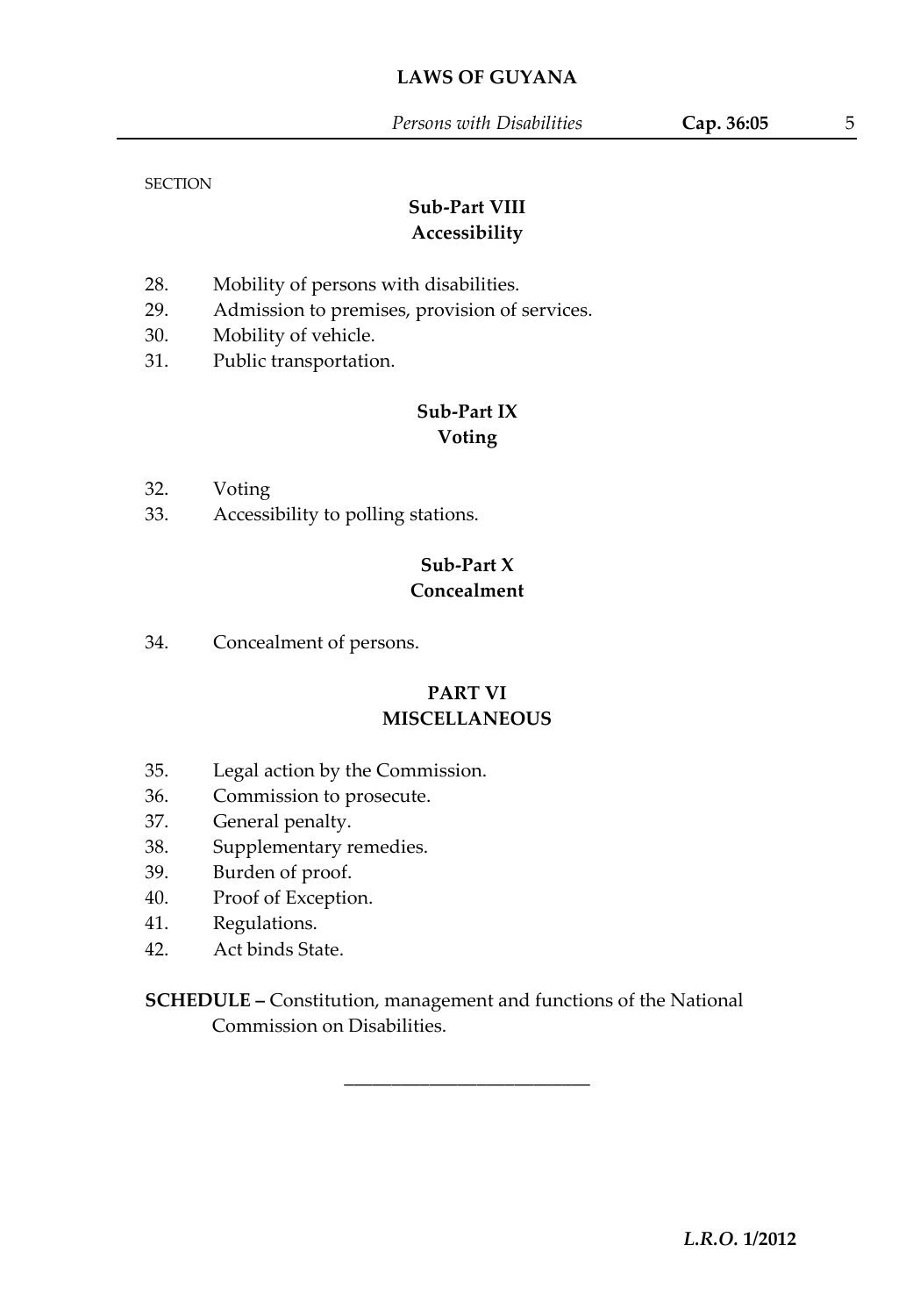#### **CHAPTER 36:05**

#### **PERSONS WITH DISABILITIES ACT**

11of 2010 **An Act to provide certain rights to persons with disabilities; to provide for the promotion and protection and full and equal enjoyment of the rights; to facilitate the enforcement of the rights; to eliminate discrimination on the basis of disability; to provide for the welfare and rehabilitation of persons with disabilities; to provide for the registration of persons with disabilities; to establish the National Commission on Disabilities; and for connected purposes.**

Short title. **1.** This Act may be cited as the Persons with Disabilities Act.

Interpretation. **2.** In this Act –

> "adjustment order" means an order giving directions or instructions with respect to adjustments to be made to a building or part of a building by an owner or occupier.

"auxiliary aids and services" include –

- (a) qualified interpreters or other effective methods of delivering materials to persons with hearing impairments;
- (b) qualified reader, taped tests, or other effective methods of delivering materials to persons with visual impairments;
- (c) other similar services and aids that facilitate the learning process of persons with mental disabilities;

*L.R.O.* **1/2012**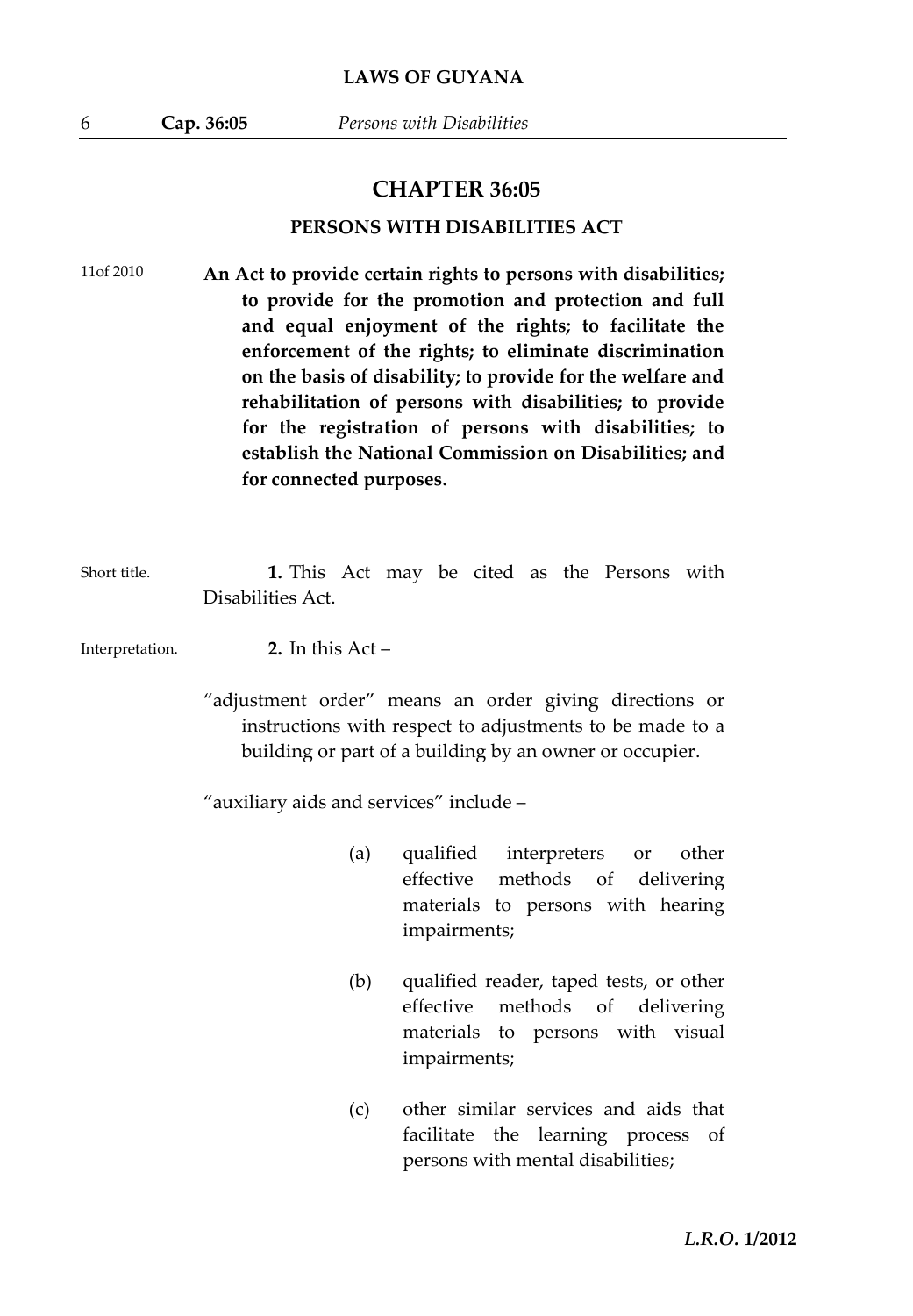- (d) other similar services and aids that facilitate the learning process of persons with physical disabilities; and
- (e) equipment or devices modified to assist persons with disabilities.
- "auxiliary social services" means the supportive activities in the delivery of social services to persons with disabilities;
- "body function" means physiological functions of body systems, including psychological functions;
- "body structure" means anatomical parts of the body such as organs, limbs and their components;
- "Commission" means the National Commission on Disabilities established under section 5;
- "communication" includes oral-aural communication, sign language, Braille, tactile communication, large print, audio, accessible multimedia, human readers and other augmentative or alternative modes of communication, including accessible information and communication technology;
- "disability" means a physical or mental impairment caused by the limitations of the body structure or of one or more bodily functions that restrict the ability to perform ordinary day-to-day life activities;
- "discrimination on the basis of disability" means any distinction, exclusion or restriction on the basis of disability which has the purpose or effect of impairing or nullifying the recognition, enjoyment or exercise, on an equal basis with others, of any of the rights provided for by this Act;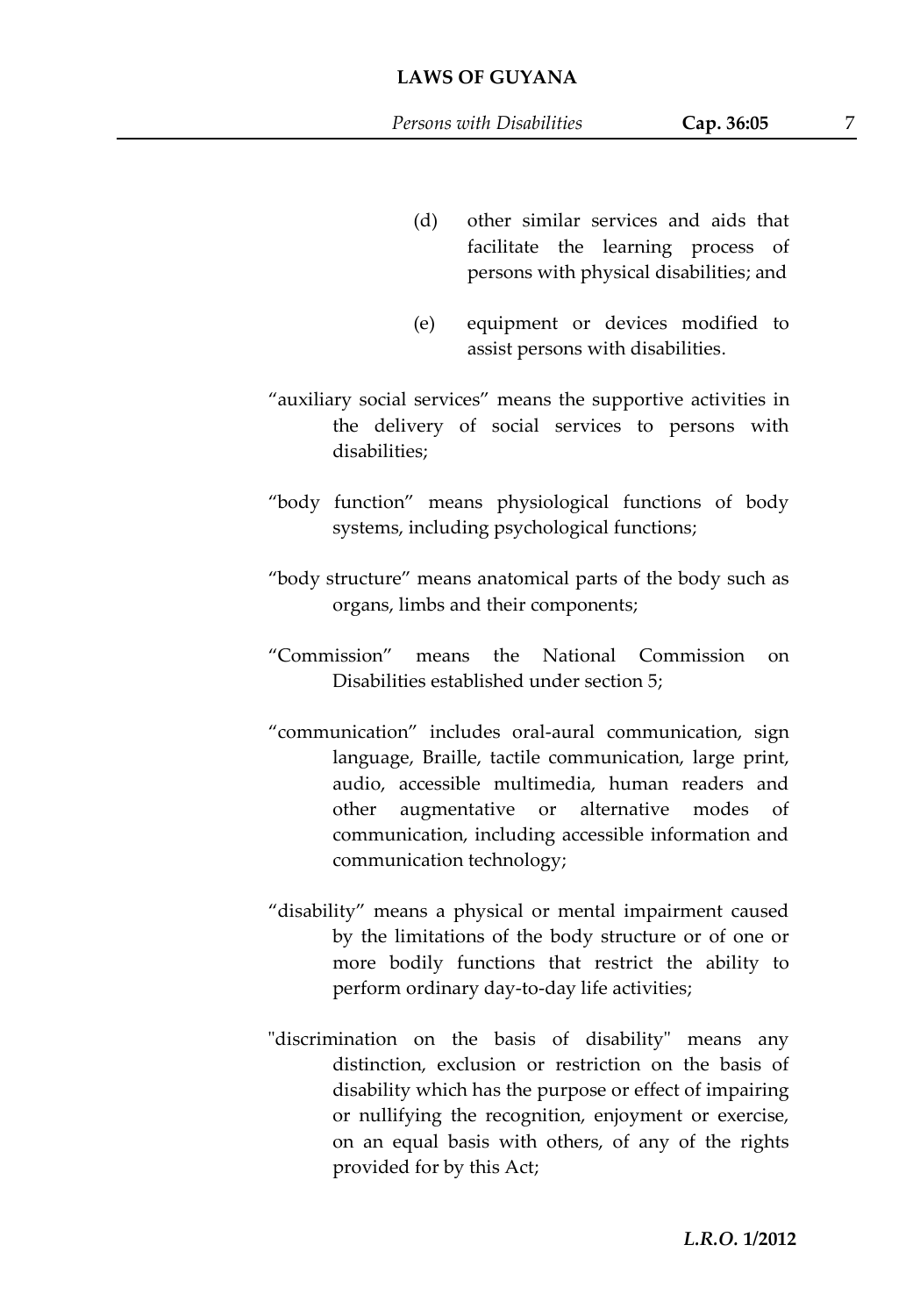"employer" means –

- (a) a Ministry, Government Department, state agency or authority;
- (b) a firm establishment, company or body corporate or unincorporated;
- "establishment" means an entity engaged in the business of providing goods and services to the general public;

"Executive Secretary" means the Secretary to the Commission appointed under paragraph 3 of the Schedule;

- "impairment" means lacking part of or all of a limb, or having a defective limb, organ or mechanism of the body;
- "language" includes oral-aural language and sign language;
- "member" means a member of the Commission and includes the Chairperson and Deputy Chairperson;
- "open employment" means employment which is available to all persons including persons with disabilities;
- "qualified person with a disability" means a person with a disability who, with or without reasonable accommodation can in open employment perform the essential functions of the employment position that the person holds;
- "reasonable accommodation" means necessary and appropriate modifications and adjustments not imposing a disproportionate burden, where needed in a particular case, to ensure to persons with disabilities the enjoyment or exercise of rights on the basis of equality with other persons;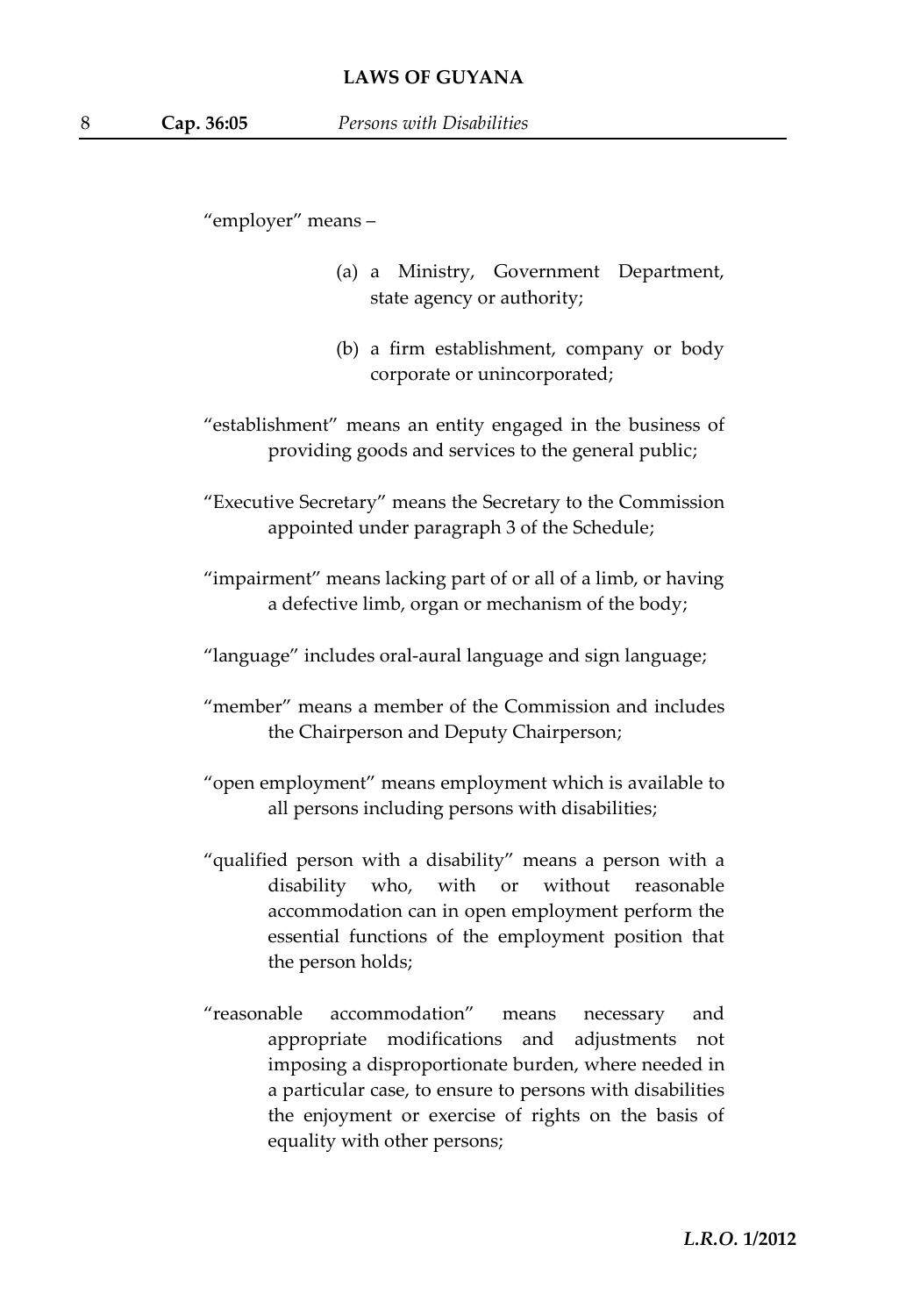- "registered person" means a person with a disability registered under section 6;
- "rehabilitation" means the improved capacity of a person with a disability by therapeutic measures and reeducation to participate in the activities of a moral life within the limitations of that person's disability;
- "sheltered employment" means the provision of productive work for persons with disabilities through workshops providing special facilities, income-producing projects or homework schemes with a view to giving persons with disabilities the opportunity to earn a living thereby enabling them to acquire a working capacity required for open employment;

"social barriers" include –

- (a) the characteristics of a community, society or group, or of institutions, whether legal, economic, cultural or recreational which limit the fullest possible participation of persons with disabilities in the life of the community, society, group or institution; and
- (b) negative attitudes which tend to identify and exclude persons with disabilities;
- "transportation" means transportation by air, land and water or sea that provides the public with general or special service.

**3.** This Act is in addition to, and not in derogation of the Prevention of Discrimination Act, which, *inter alia,* prohibits discrimination on the ground of disability, or any other law which benefits persons with disabilities.

Act not in derogation of any other law.

*L.R.O.* **1/2012**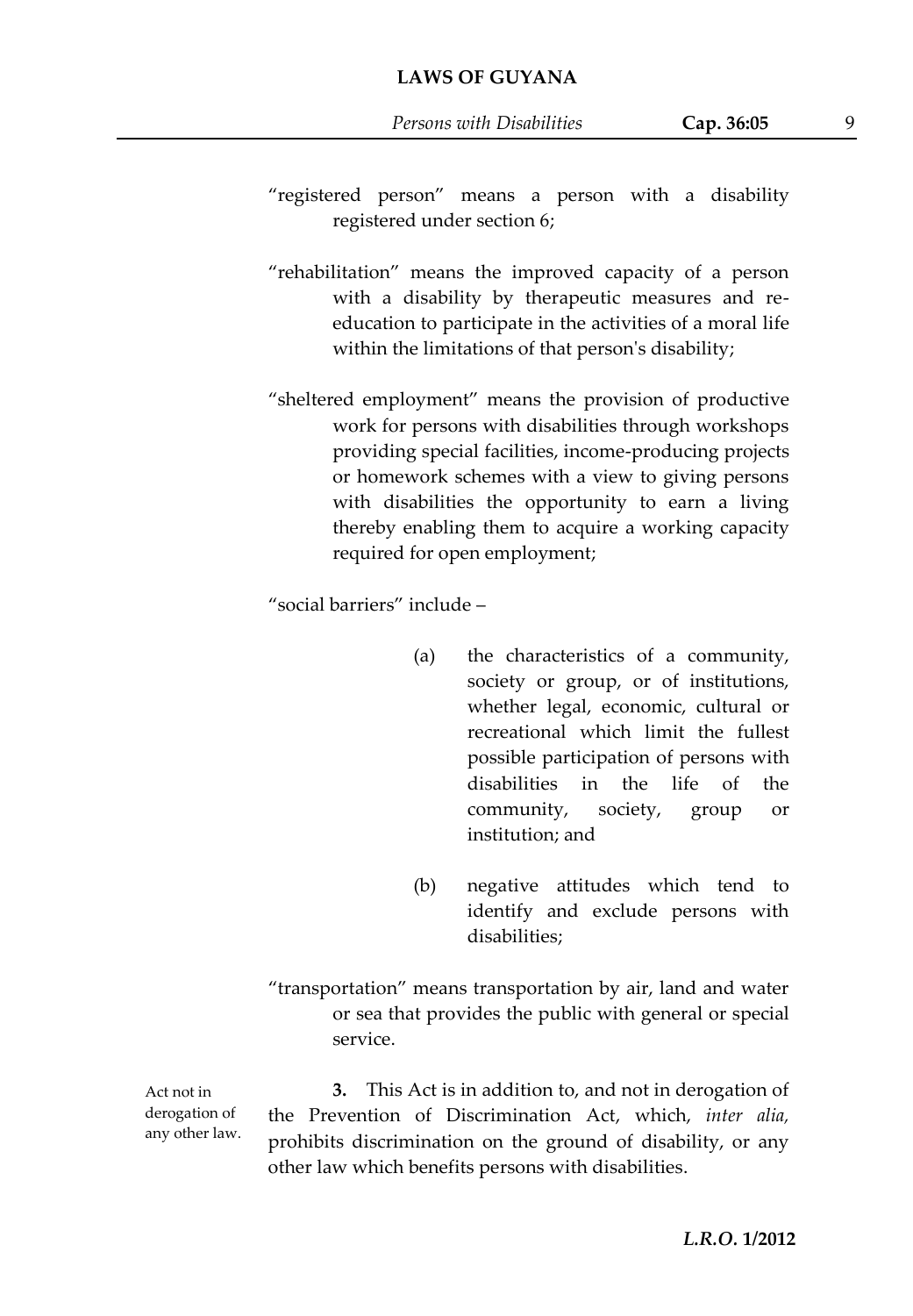10 **Cap. 36:05** *Persons with Disabilities*

## **PART II GUIDING PRINCIPLES**

Guiding principles. **4.** The United Nations Convention on the Rights of Persons with Disabilities shall inform decisions taken in the administration of this Act.

#### **PART III THE NATIONAL COMMISSION ON DISABILITIES**

| Establishment | <b>5.</b> (1) There is established a National Commission on |
|---------------|-------------------------------------------------------------|
| of the        | Disabilities.                                               |
| Commission.   |                                                             |

Schedule. (2) The Schedule has effect with respect to the constitution, management and functions of the Commission.

## **PART IV REGISTRATION**

Registration of person and organisations **6.** (1) Every person with a disability shall register with the Commission with respect to the disability.

> (2) An organisation for persons with disabilities shall register with the Commission.

> (3) An existing organisation for persons with disabilities shall, within six months after this Act comes into operation, apply to the Commission for registration.

> (4) The Commission shall determine the form and manner of registration.

> (5) The register may be viewed by persons authorized by the Commission.

Giving false information. **7.** A person commits an offence if the person knowingly gives false information to the Commission for the purpose of being registered or for the purpose of acquiring any privilege due to persons so registered and is liable on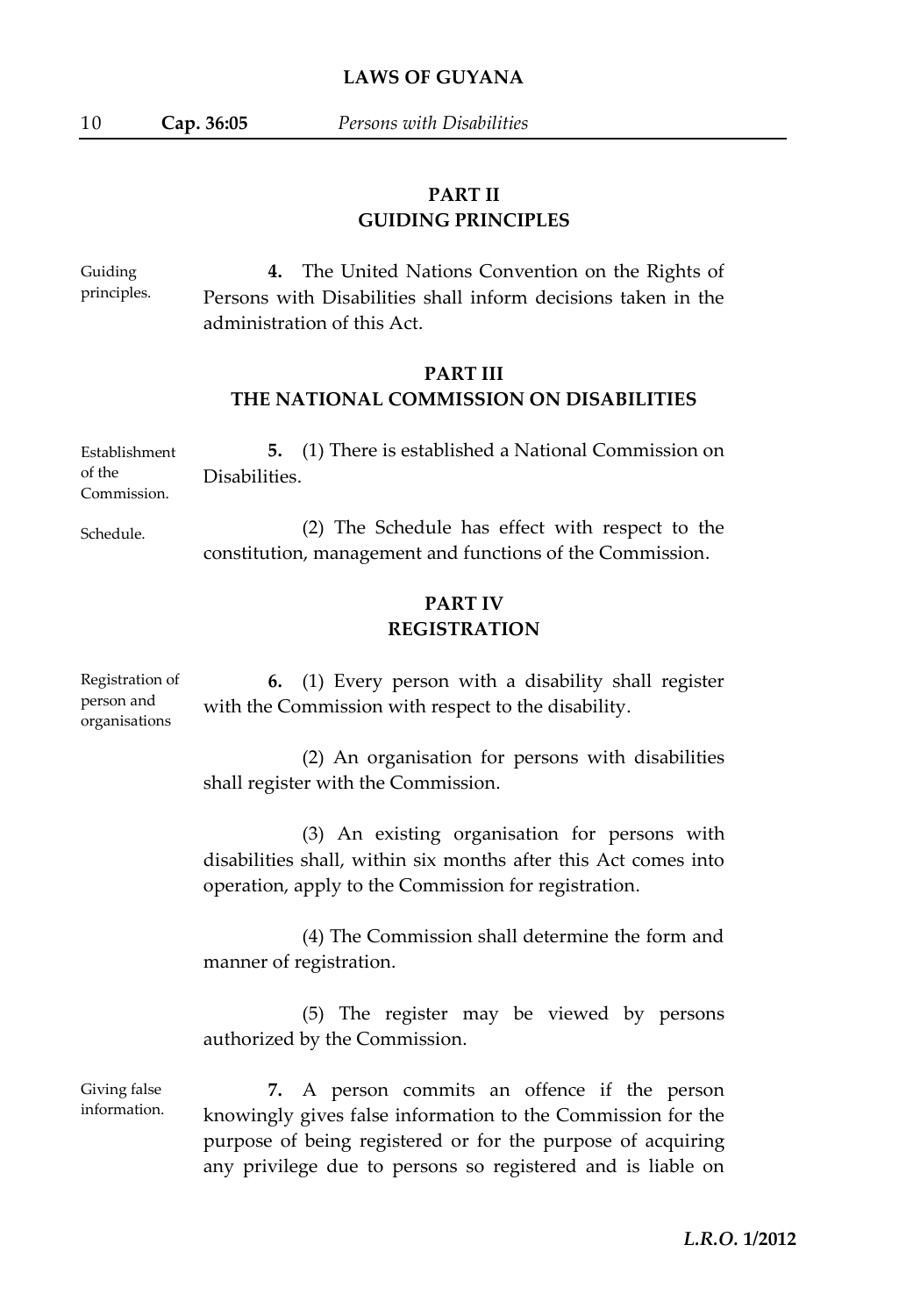*Persons with Disabilities* **Cap. 36:05** 11

summary conviction to a fine of one hundred thousand dollars.

#### **PART V RIGHTS OF PERSONS WITH DISABILITIES**

## **Sub-Part I Employment**

opportunity for employment. **8.** (1) An employer shall not deny a person with a disability, on the basis of the disability, access to opportunities for employment including open employment.

Equal

(2) An employer shall not discriminate against a person with a disability in relation to employment by way of advertisements, recruitment, classification of posts, wages, choice for advancement and provision of facilities.

(3) An employer shall ensure that a qualified person with a disability is subject to the same terms and conditions of employment and the same compensation, privileges, benefits, incentives and allowances as a qualified person who does not have a disability.

(4) An employer who fails to comply with subsection (1), (2) or (3) commits an offence and is liable on summary conviction to a fine of fifty thousand dollars.

Complaint to Commission. **9.** (1) A person with a disability who feels discriminated against by an employer contrary to this Act may complain to the Commission or Chief Labour Officer.

> (2) Where the Chief Labour Officer receives a complaint he shall notify the Commission of it.

> (3) The Commission may take action or intervene in respect of a complaint received as it considers fit.

> > *L.R.O.* **1/2012**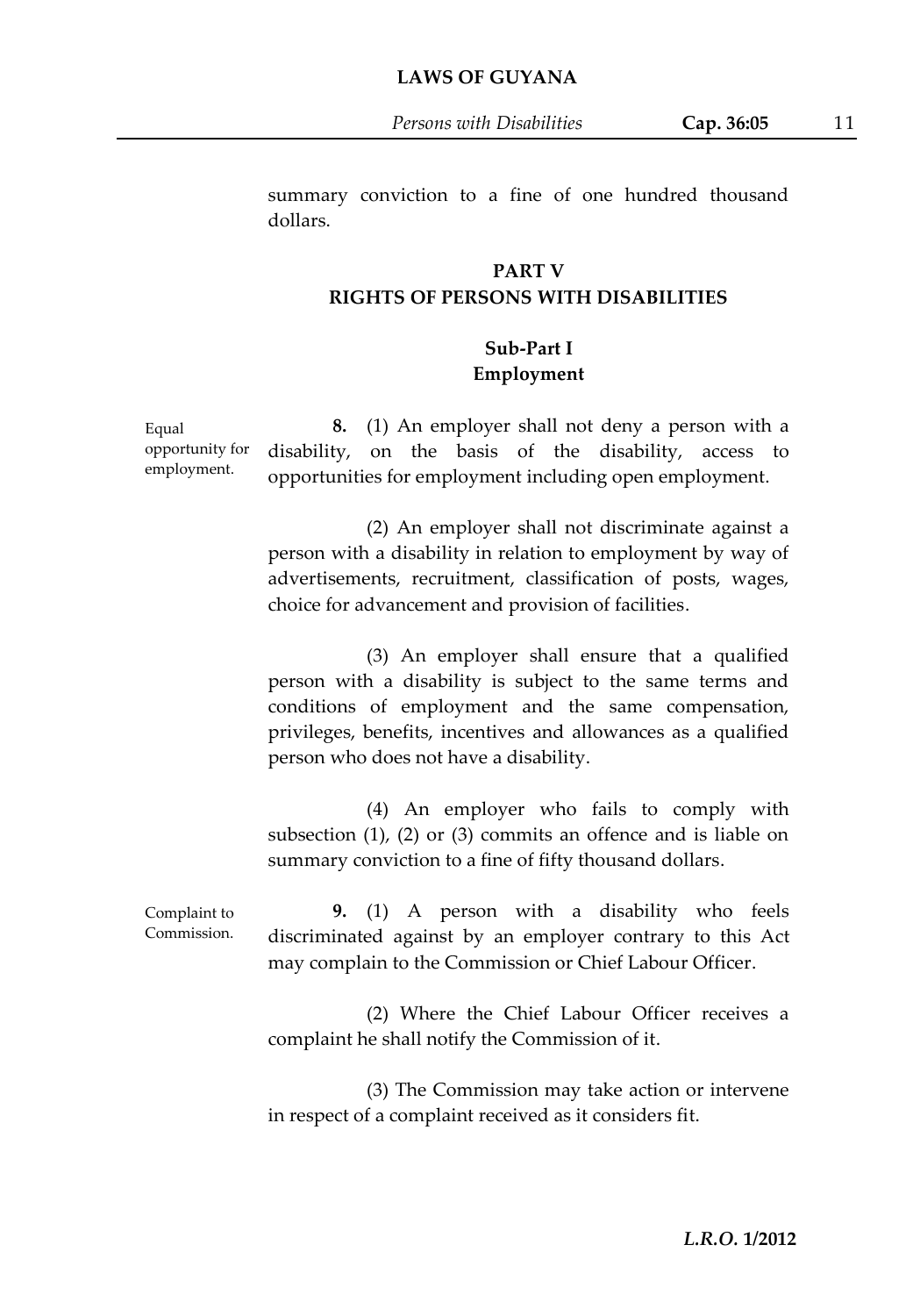People with disability to take action. **10.** Notwithstanding section 9, a person with a disability who is aggrieved by discrimination on the basis of the disability may take any other action to seek redress as the person thinks fit.

Record of persons with disabilities. **11.** The Minister responsible for Labour shall establish and monitor a record of persons with disabilities who are in possession of various levels of skills and training and shall review that record regularly for the purpose of promoting job placement.

Vocational training, skills development and training programmes. **12.** The Ministers responsible for Labour; Human Services and Social Security; Youth, Sports and Culture; and Education shall design, collaborate and implement programmes that –

- (a) provide persons with disabilities with skills to enable them to engage in gainful employment; and
- (b) provide appropriate vocational measures which serve to develop the skills and potential of persons with disabilities and enable them to compete favourably for available, productive and remunerative employment opportunities in the labour market.

**13.** (1) An employer shall maintain such records in respect of persons with disabilities employed in the establishment of the employer in such form and in such manner as may be required by the Minister responsible for Labour.

(2) An employer shall ensure that the records are open to inspection at the establishment at all reasonable hours by persons who are authorised in that behalf by general or special order of the Commission.

Employer to maintain records.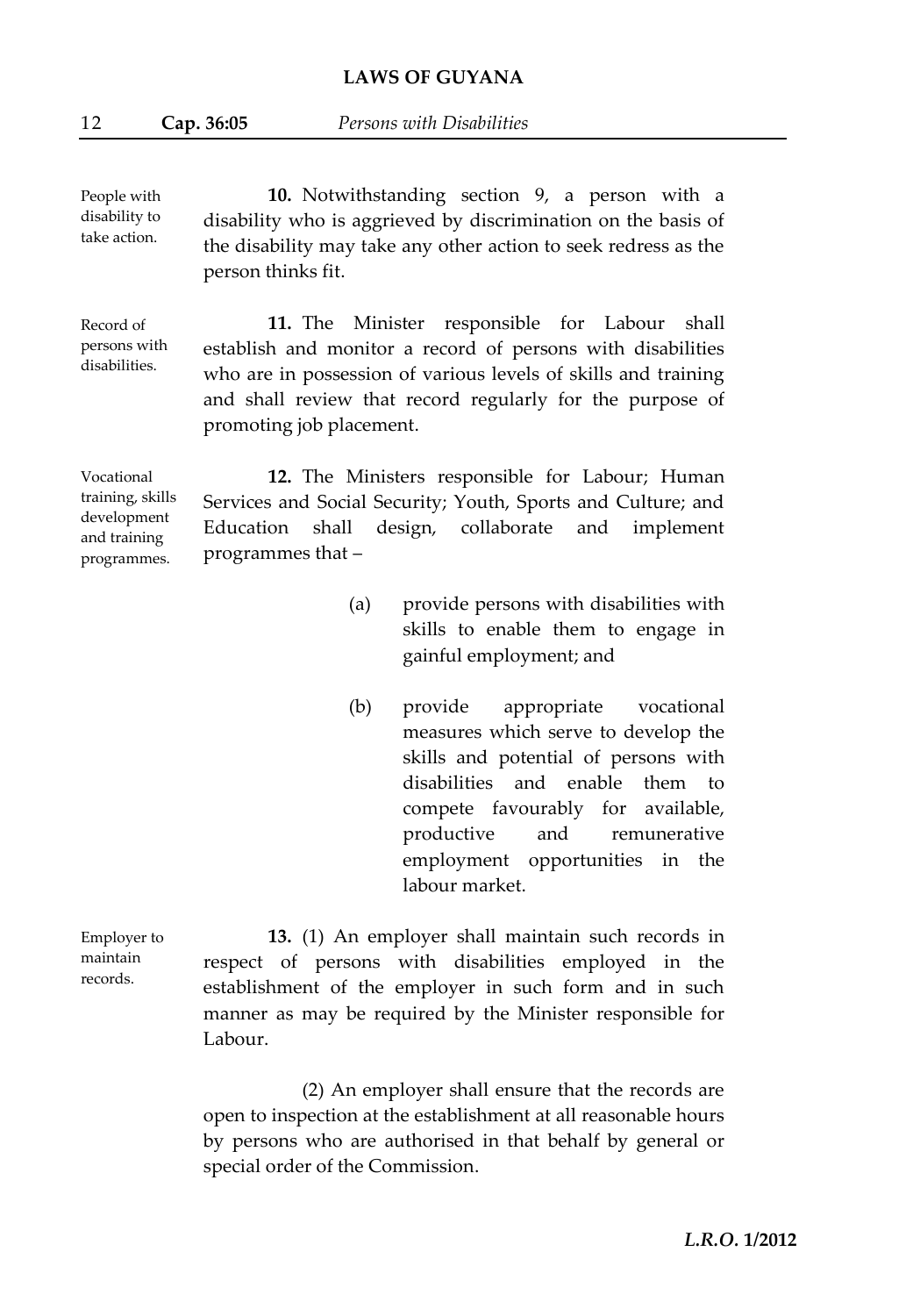(3) An employer who fails to comply with subsection (1) or (2) commits an offence and is liable on summary conviction to a fine of forty thousand dollars for each default and twenty thousand dollars for each day on which the default continues.

## **Sub-Part II Education**

Free primary and secondary education, teachers. **14.** The Minister responsible for Education in collaboration with the Commission shall formulate and implement the National Education programme to ensure that –

- (a) persons with disabilities are not excluded from the general education system on the basis of disability, and that children with disabilities are not excluded from free and compulsory primary and secondary education on the basis of having disabilities;
- (b) training programmes for teachers specialising in disabilities are developed and implemented so that the requisite trained personnel are available for special schools and integrated schools for children with disabilities; and
- (c) special education is made a compulsory component of the teachers' training curriculum offered by institutions established to train teachers.

**15.** (1) The Minister responsible for Education, after consultation with the Commission, shall ensure that the

Access to quality

trained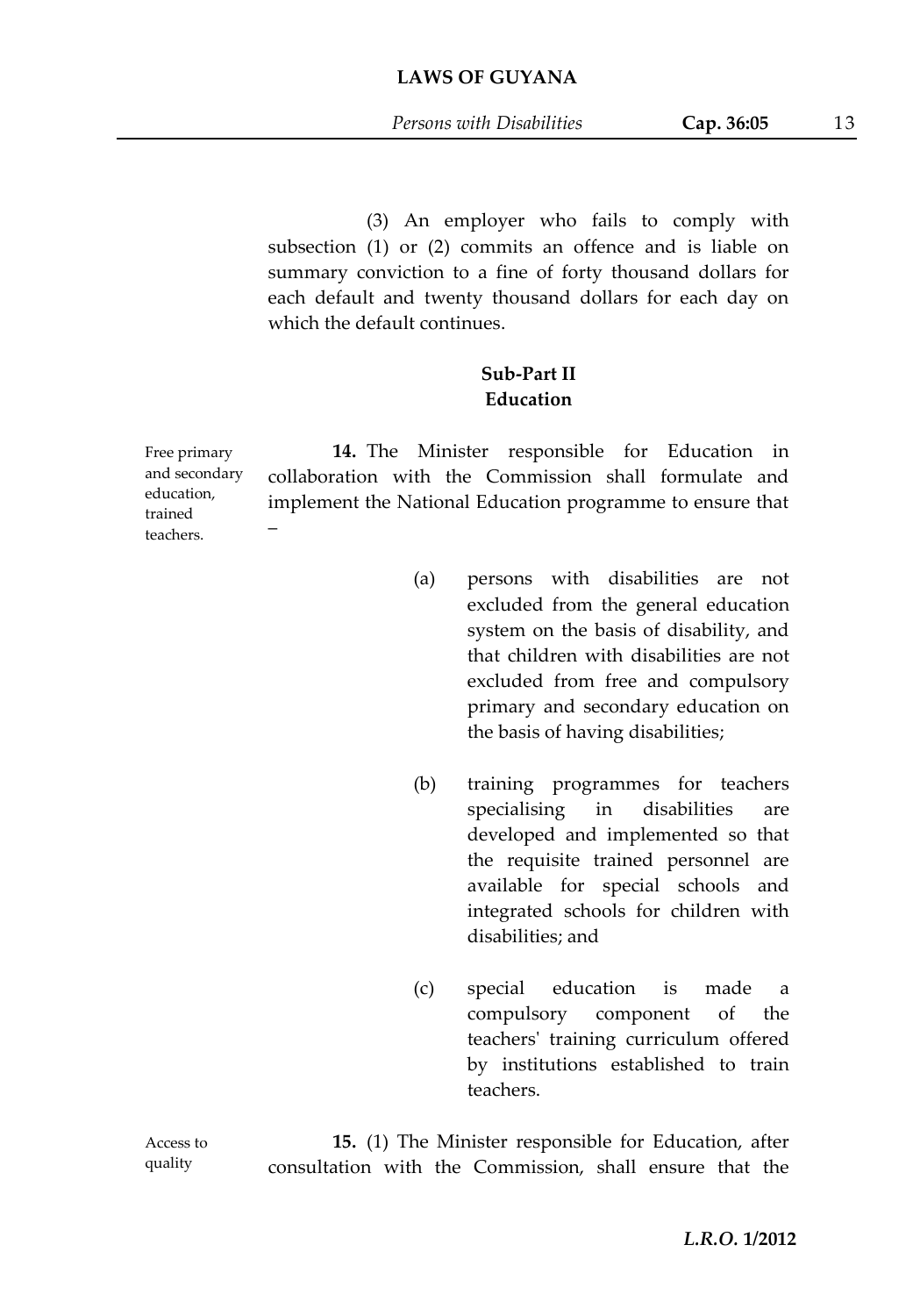education. special requirements of persons with disabilities are addressed when formulating and implementing educational policies and programmes.

> (2) The Minister responsible for Education shall encourage learning institutions to take into account the special needs of persons with disabilities with respect to the entry requirements, pass marks, curriculum, examinations, auxiliary aids and services including accessible formatting, use of school facilities, class schedules, physical education requirements, and other relevant matters.

Integration of persons with disabilities in schools.

**16.** Subject to the Education Act, the Minister responsible for Education shall –

- (a) promote the integration of students with disabilities into the regular school and learning institutions;
- (b) promote the establishment of special schools by the government and the private sector for those persons in need of special education, so that children with disabilities living in any part of Guyana shall have access to these schools;
- (c) equip the special schools with vocational training facilities; and
- (d) encourage the development of a system of support services for special education in schools.

Assistance to students with disabilities.

**17.** The Minister responsible for Education and Minister responsible for the Public Service shall facilitate students with disabilities who are financially challenged but academically inclined who seek to pursue or are pursuing post secondary or tertiary education and such facilitation may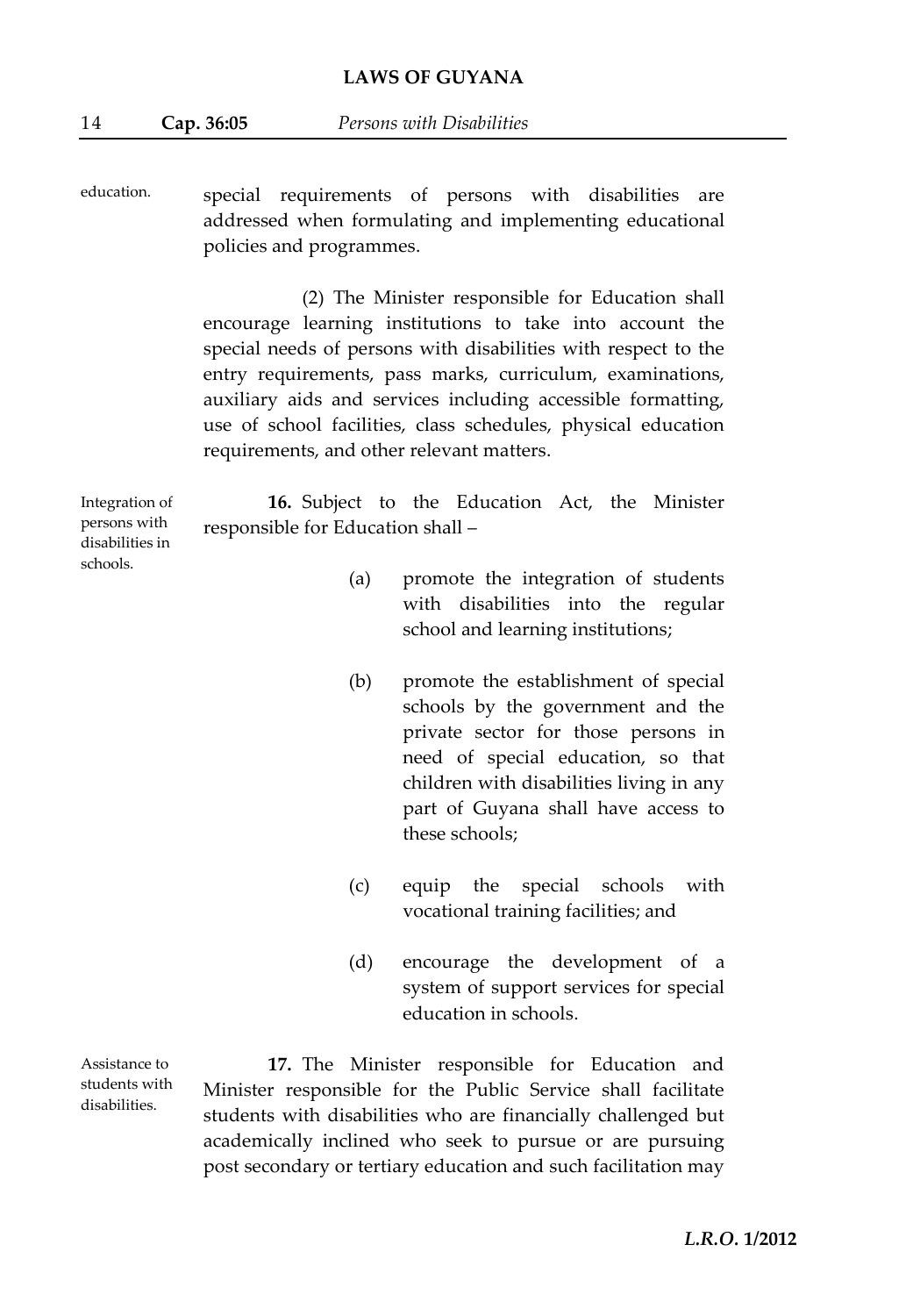*Persons with Disabilities* **Cap. 36:05** 15

|                       | be in the form of scholarships, grants, loans and other<br>incentives to qualified disabled students.                                                                            |                                                                                                                                                                                                                                                                                                                                                                    |  |  |  |
|-----------------------|----------------------------------------------------------------------------------------------------------------------------------------------------------------------------------|--------------------------------------------------------------------------------------------------------------------------------------------------------------------------------------------------------------------------------------------------------------------------------------------------------------------------------------------------------------------|--|--|--|
| Special<br>education. | 18. (1) The Minister responsible for Education shall<br>establish and maintain a complete, adequate and integrated<br>system of special education for persons with disabilities. |                                                                                                                                                                                                                                                                                                                                                                    |  |  |  |
|                       | establish –                                                                                                                                                                      | (2) The Minister responsible for Education shall                                                                                                                                                                                                                                                                                                                   |  |  |  |
|                       | (a)                                                                                                                                                                              | special education classes in schools<br>and facilitate learning in subject areas<br>including Braille, alternative script,<br>augmentative and alternative modes,<br>and<br>formats<br>οf<br>means<br>orientation<br>communication,<br>and<br>mobility skills;                                                                                                     |  |  |  |
|                       | (b)                                                                                                                                                                              | Braille and record libraries or sections<br>within existing national<br>libraries<br>throughout Guyana.                                                                                                                                                                                                                                                            |  |  |  |
|                       | (3) Parliament shall provide funds necessary for<br>the effective national implementation of the special education<br>facilities.                                                |                                                                                                                                                                                                                                                                                                                                                                    |  |  |  |
|                       | (4) Local Government Authorities shall adopt<br>appropriate measures to facilitate the implementation of the<br>special education programme.                                     |                                                                                                                                                                                                                                                                                                                                                                    |  |  |  |
| Research.             |                                                                                                                                                                                  | 19. The Commission shall initiate or cause to be<br>initiated research by official and non-governmental agencies<br>for the purpose of designing and developing new assistive<br>devices, teaching aids, special teaching materials or other<br>materials or items as are necessary to provide persons with<br>disabilities with equal opportunities in education. |  |  |  |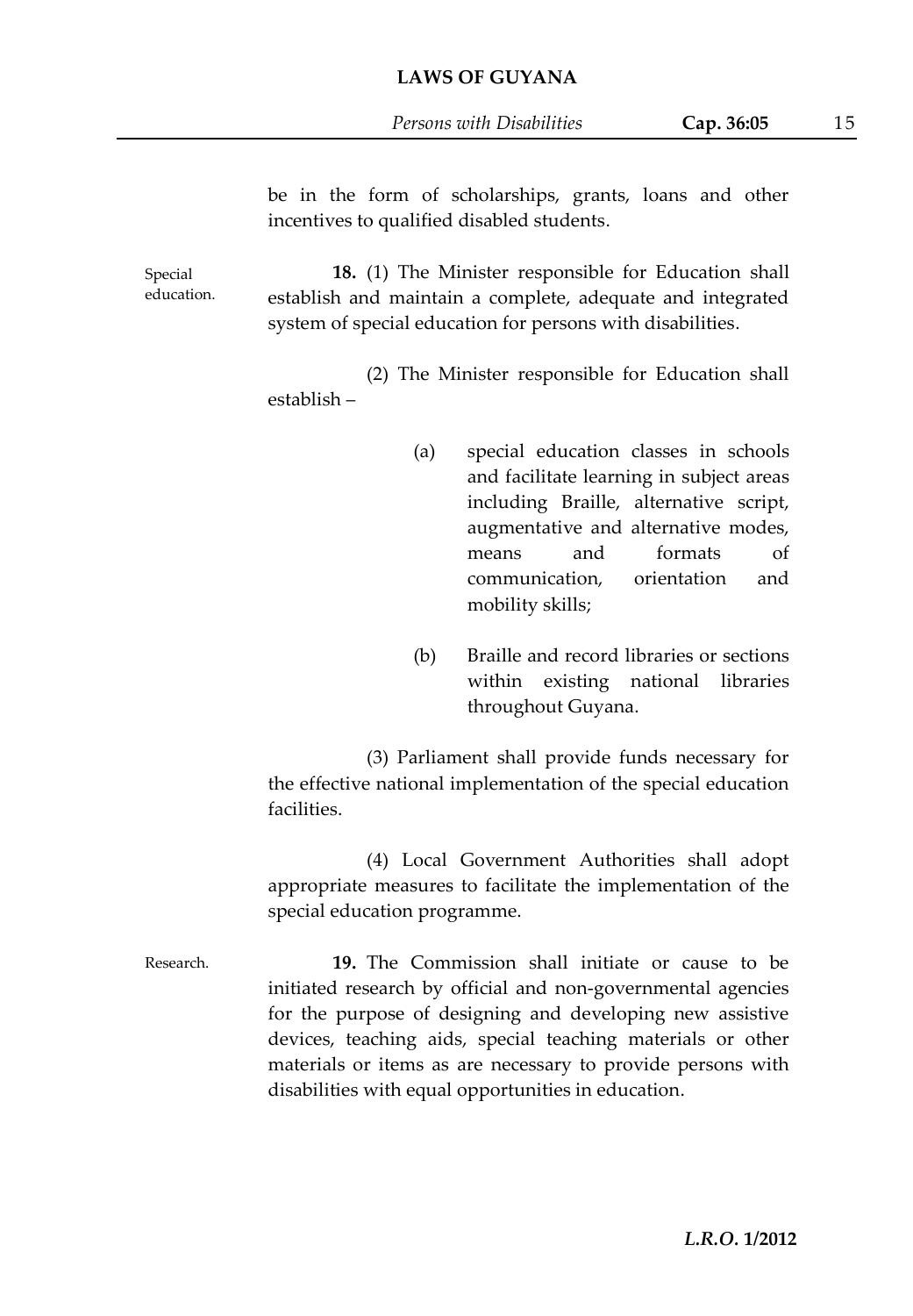## **Sub-Part III Health**

National Health Programme. **20.** The Minister responsible for Health in collaboration with the Commission shall formulate and implement the National Health Programme for the following purposes to–

- (a) prevent disability, whether occurring pre-natally or post-natally;
- (b) recognize and diagnose a disability early;
- (c) facilitate early rehabilitation of persons with disabilities;
- (d) enable persons with disabilities to receive free rehabilitation and medical services in public or governmentowned or operated health institutions;
- (e) avail essential health services to persons with disabilities at an affordable cost;
- (f) provide field medical personnel for public health institutions for the benefit of persons with disabilities;
- (g) facilitate access by persons with disabilities to information on health issues in a format that is accessible to all persons with disabilities.

Rehabilitation Programme. **21.** The Minister responsible for Health, in consultation with the Commission, shall ensure that the special requirements of persons with disabilities are addressed in the formulation and implementation of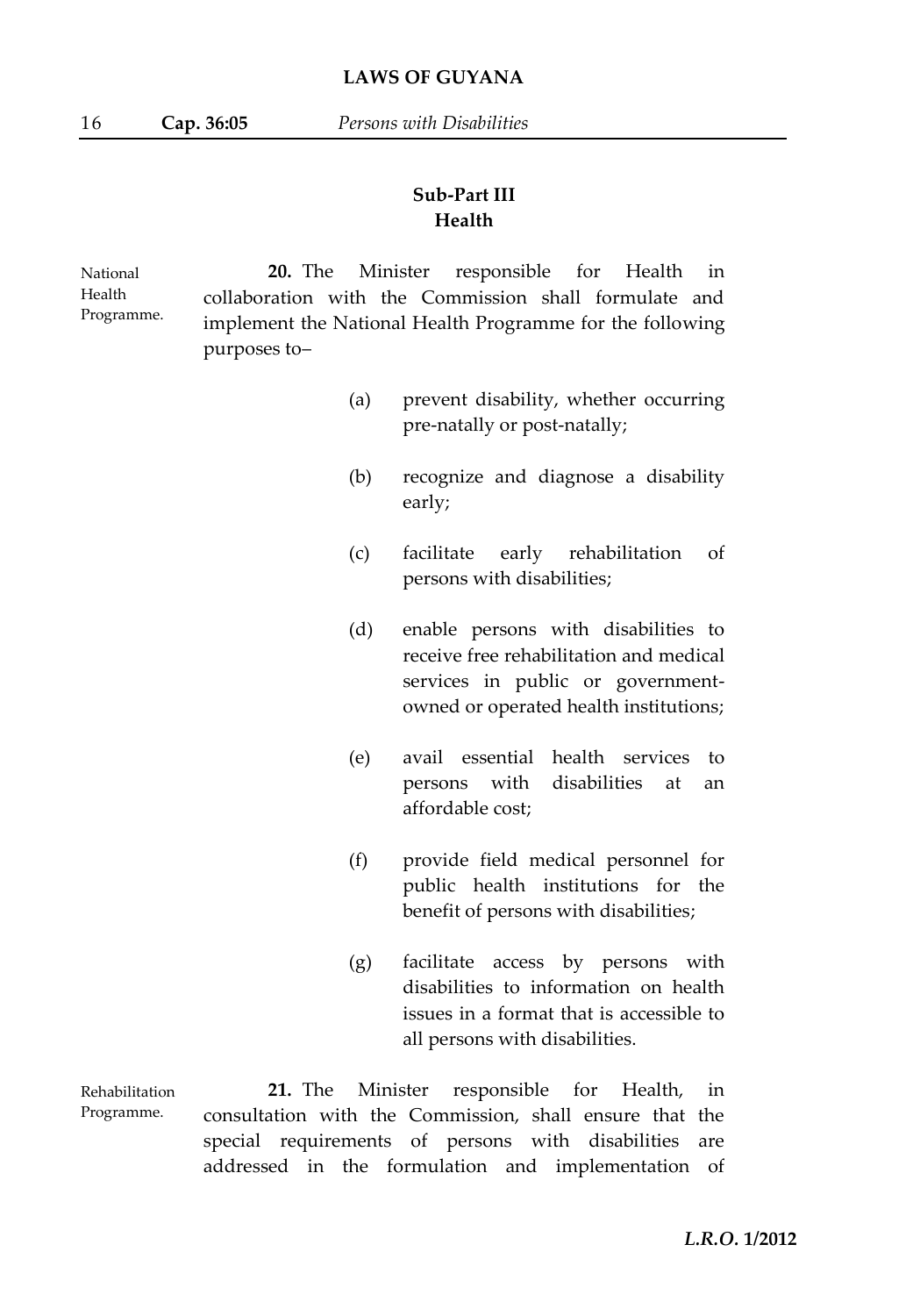*Persons with Disabilities* **Cap. 36:05** 17

rehabilitation and other health policies and programmes.

Rehabilitation Centres. **22.** The Minister responsible for Health shall establish rehabilitation centres where these centres would be necessary throughout Guyana, and the Ministry of Health shall include in its annual appropriation the necessary funds for the operation of these centres.

#### **Sub-Part IV Housing and Water**

Accommodation and water. **23.** The Minister responsible for Housing and Water, in the formulation and implementation of the National Housing and Water programmes, shall collaborate with the Commission to include provisions to address accommodation and access to water for a registered person.

### **Sub-Part V Auxiliary Social Services**

Auxiliary social services. **24.** The Minister responsible for Human Services and Social Security shall ensure that persons with disabilities who are in vulnerable situations are encouraged to function and participate in community affairs by facilitating –

- (a) the acquisition of prosthetic devices and medical intervention;
- (b) specialized training activities designed to improve functions of persons with disabilities with respect to their communication skills;
- (c) development among persons with disabilities of a positive self- image through the provision of counselling, orientation and mobility in order to strengthen their daily living capability;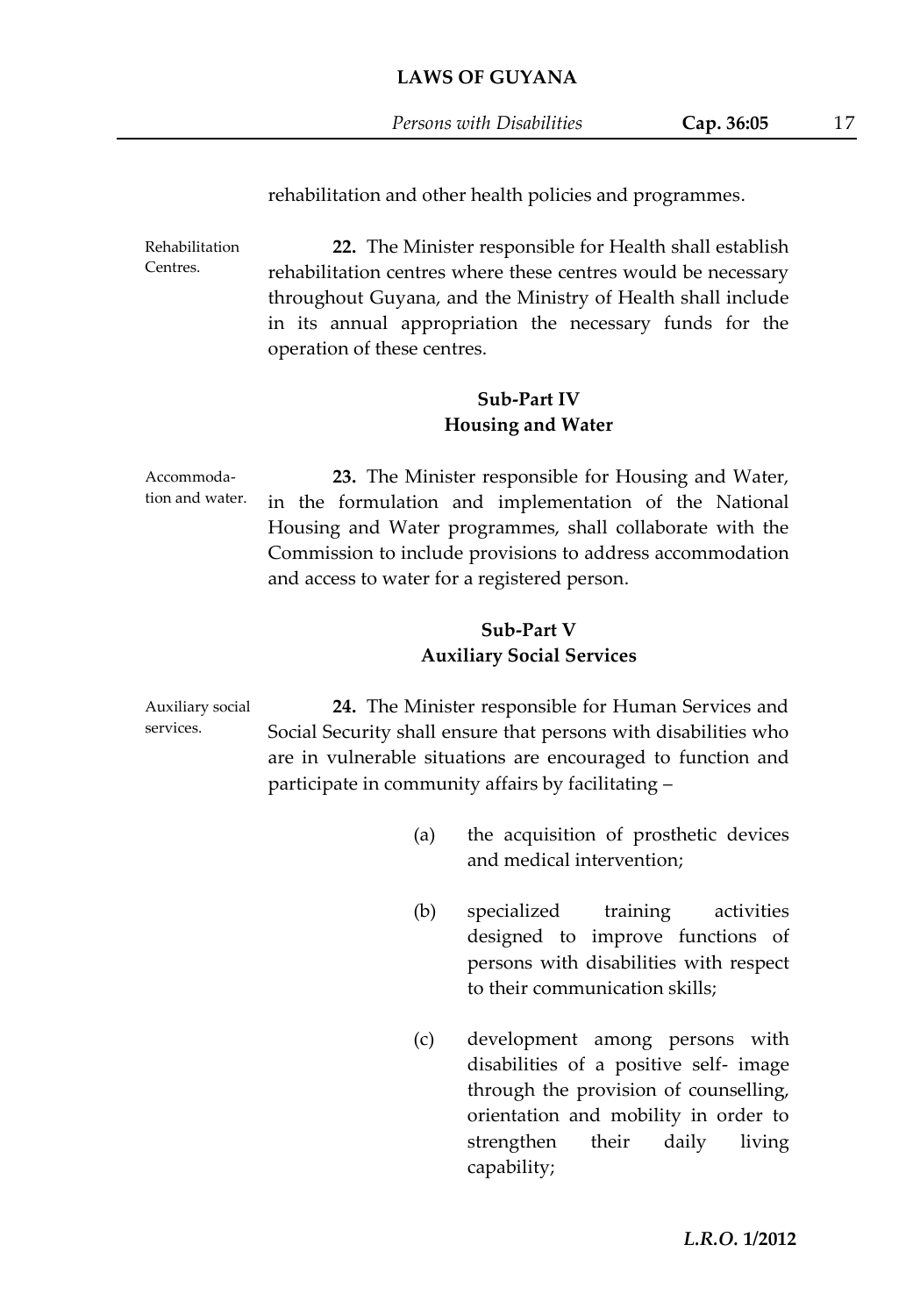- (d) family care services geared towards developing the capability of families to respond to the needs of the persons with disabilities;
- (e) substitute family care services and facilities for abandoned, neglected, abused and unattached persons with disabilities who need an alternative form of care based on their individual needs;
- (f) family after care and follow-up services for the continued rehabilitation in a community-based setting of persons with disabilities who are discharged from residential care or rehabilitation centres;
- (g) day care services for children with disabilities of pre-school age.

## **Sub-Part VI Sports and Recreation**

**25.** The Minister responsible for Sports and Culture, in the formulation and implementation of the national sports programme, shall coordinate with the Commission to ensure that –

- (a) public and private sports and cultural facilities are accessible to persons with disabilities;
- (b) persons with disabilities at sports, recreational and cultural activities are provided for;

Sports and recreation.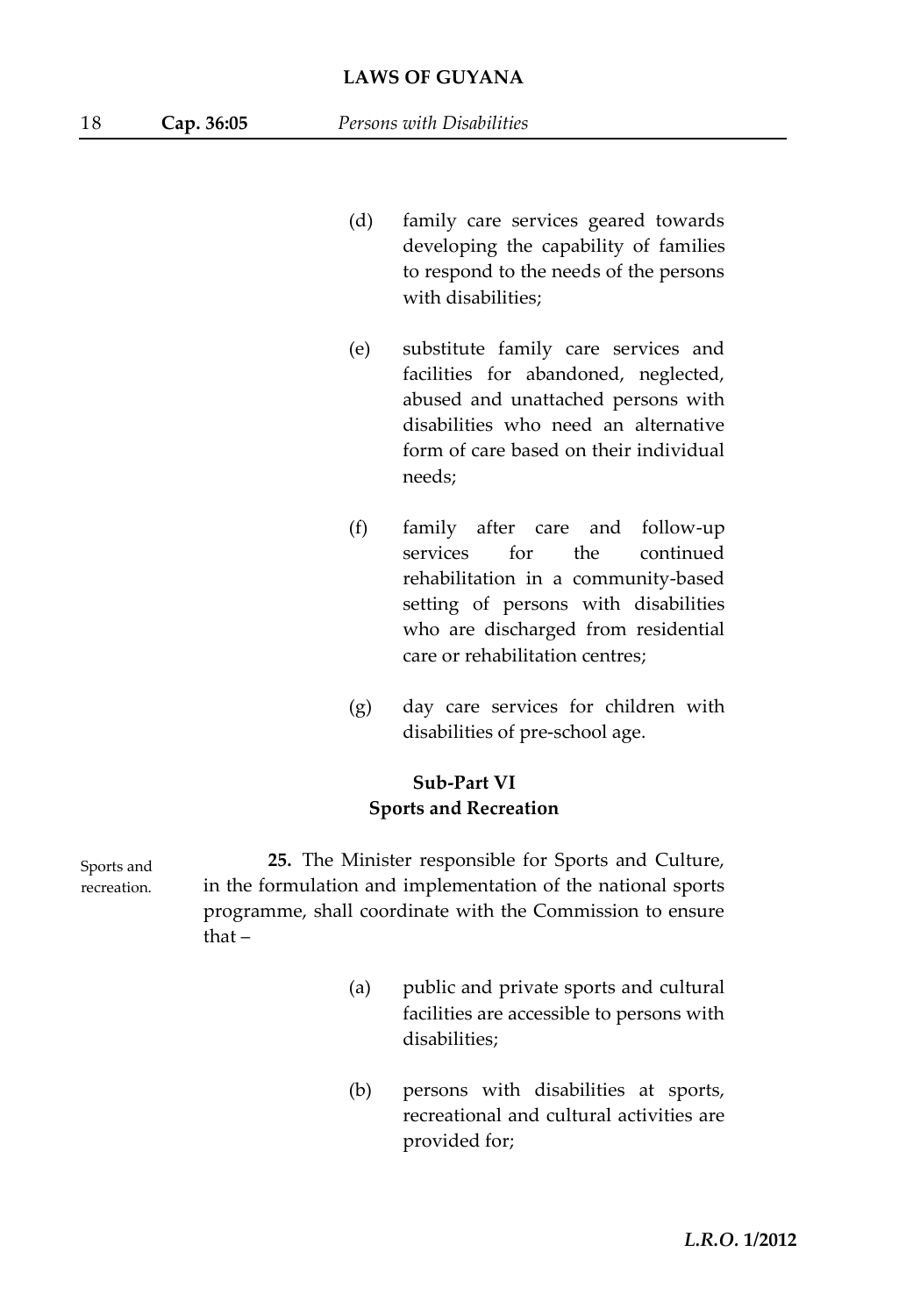- (c) training of specialists in sports, games and culture for persons with disabilities is provided;
- (d) there is improvement of existing facilities and equipment to provide for the participation of persons with disabilities in sports, recreational and cultural activities;
- (e) there is development and implementation of sports and physical fitness programmes specifically designed for persons with disabilities taking into consideration the nature of their disabilities.

## **Sub-Part VII Communication**

Broadcast media.

**26.** (1) Within ten years of the coming into operation of this Act or a later date that the Minister may prescribe, the person in charge of every national television station shall provide a sign language inset or subtitles in at least one newscast programme daily and special programmes covering events of national significance.

(2) A person who fails to comply with subsection (1) commits an offence and is liable on summary conviction to a fine of one hundred thousand dollars and to imprisonment for six months.

Telephone services. **27.** (1) Within five years of the coming into operation of this Act or a later date that the Minister may prescribe, every telephone provider shall provide and install special telephone devices or units for the hearing-impaired and ensure that they are commercially available to enable the hearing-impaired to communicate through the telephone system.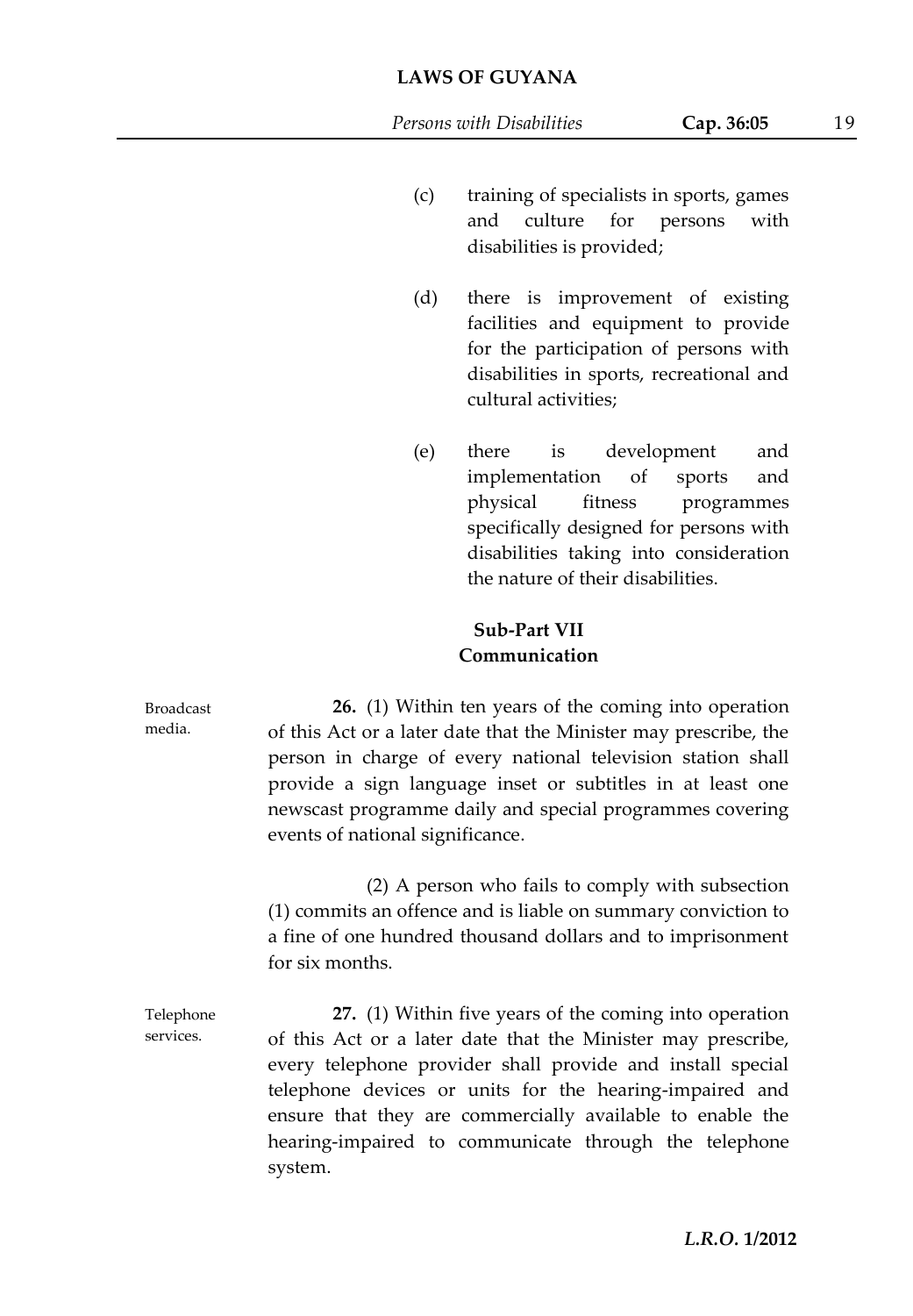(2) A person who fails to comply with subsection (1) commits an offence and is liable on summary conviction to a fine of one hundred thousand dollars and to imprisonment for six months.

## **Sub-Part VIII Accessibility**

**28.** (1) The Commission shall collaborate with public or private sector agencies to ensure the attainment of a barrier-free environment that will enable persons with disabilities to have access to public or private buildings and establishments.

(2) Within five years of the coming into operation of this Act, the Central Housing Authority shall publish and enforce over the next five years building codes and guidelines for the construction and renovation of buildings, institutions, establishments, or public utilities in order to allow barrier-free access to persons with disabilities.

Admission to provision of **29.** (1) A person in charge of any public premises or any provision of services or amenity shall not deny a person with a disability, on the ground of the disability, admission to the premises or the provision of the service or amenity unless the denial is motivated by a genuine concern for the safety of the person with the disability.

> (2) A person who contravenes subsection (1) commits an offence and is liable on summary conviction to a fine of one hundred thousand dollars and to imprisonment for six months.

Mobility of vehicle.

premises,

services.

**30.** The Commission shall collaborate with relevant agencies to formulate policies which shall be included in the Motor Vehicle and Road Traffic Act in order to facilitate appropriate adaptations and modifications to motor vehicles driven by persons with disabilities and to ensure that these

Mobility of persons with disabilities.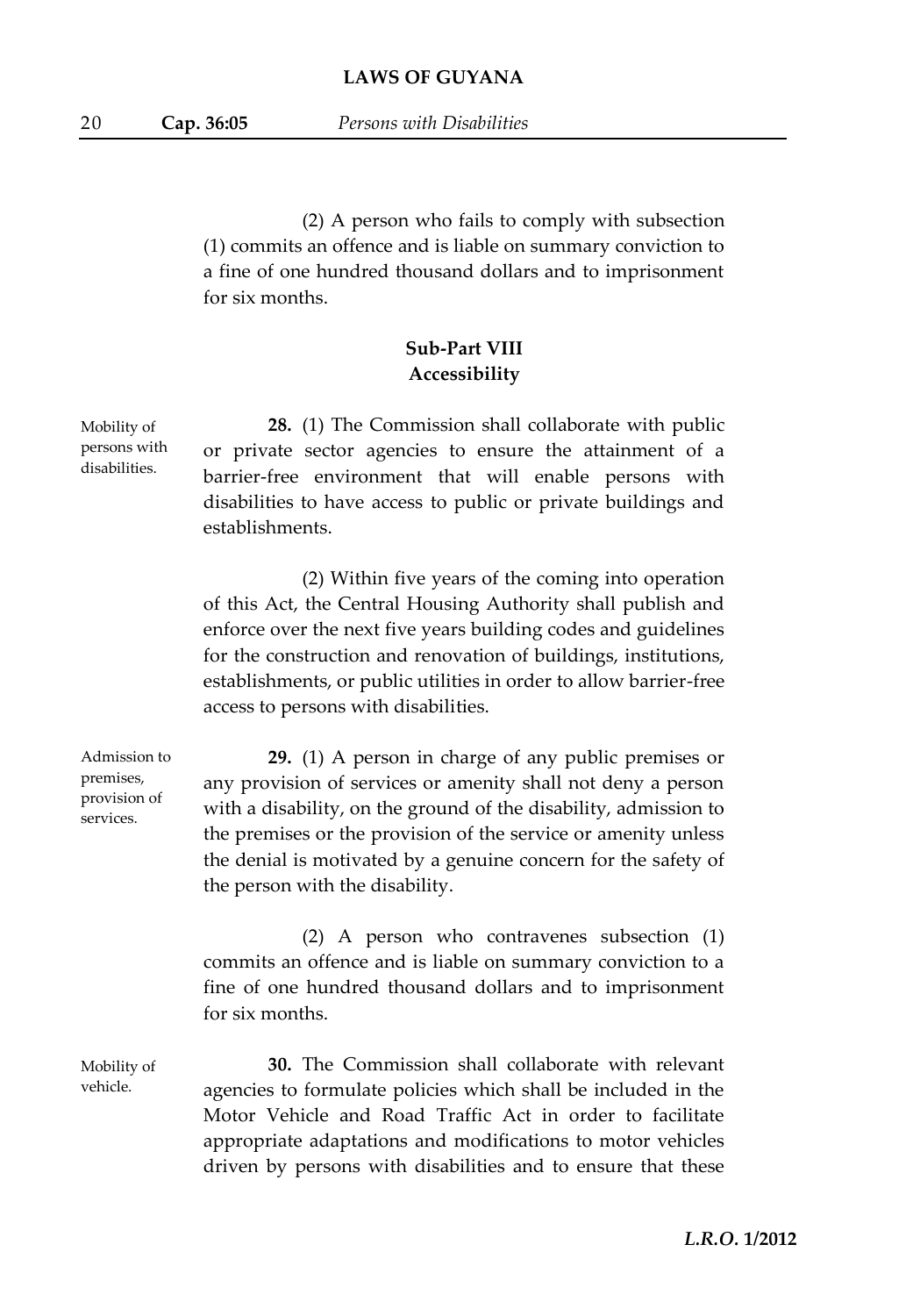persons, where permitted by law, are allowed to drive motor vehicles.

Public transportation. **31.** The Commission shall collaborate with the Minister responsible for Transport to formulate a public transportation policy which shall provide for persons with disabilities and which policy shall be implemented on the order of the Minister.

#### **Sub-Part IX Voting**

Voting. c.1:03 **32.** (1) Without limiting the provisions of the Representation of the People Act on proxy voting, where persons with disabilities are unable to vote independently they shall be allowed assistance by another person of their choice in voting at national and local government elections.

> (2) Persons with disabilities and their assistants shall together be allowed access to the polling booth.

- (3) (a) The assistant of the person who has a disability shall mark the ballot for that person in compliance with the instructions of that person.
	- (b) The person assisting shall swear in a formal document under oath to fill out the ballot strictly in accordance with the instruction of the voter and not to reveal the contents of the ballot.
	- (c) An assistant of a person with a disability who violates paragraph (b) commits an election offence and is liable on conviction in accordance with the provisions of the Representation of the People Act in respect of offences.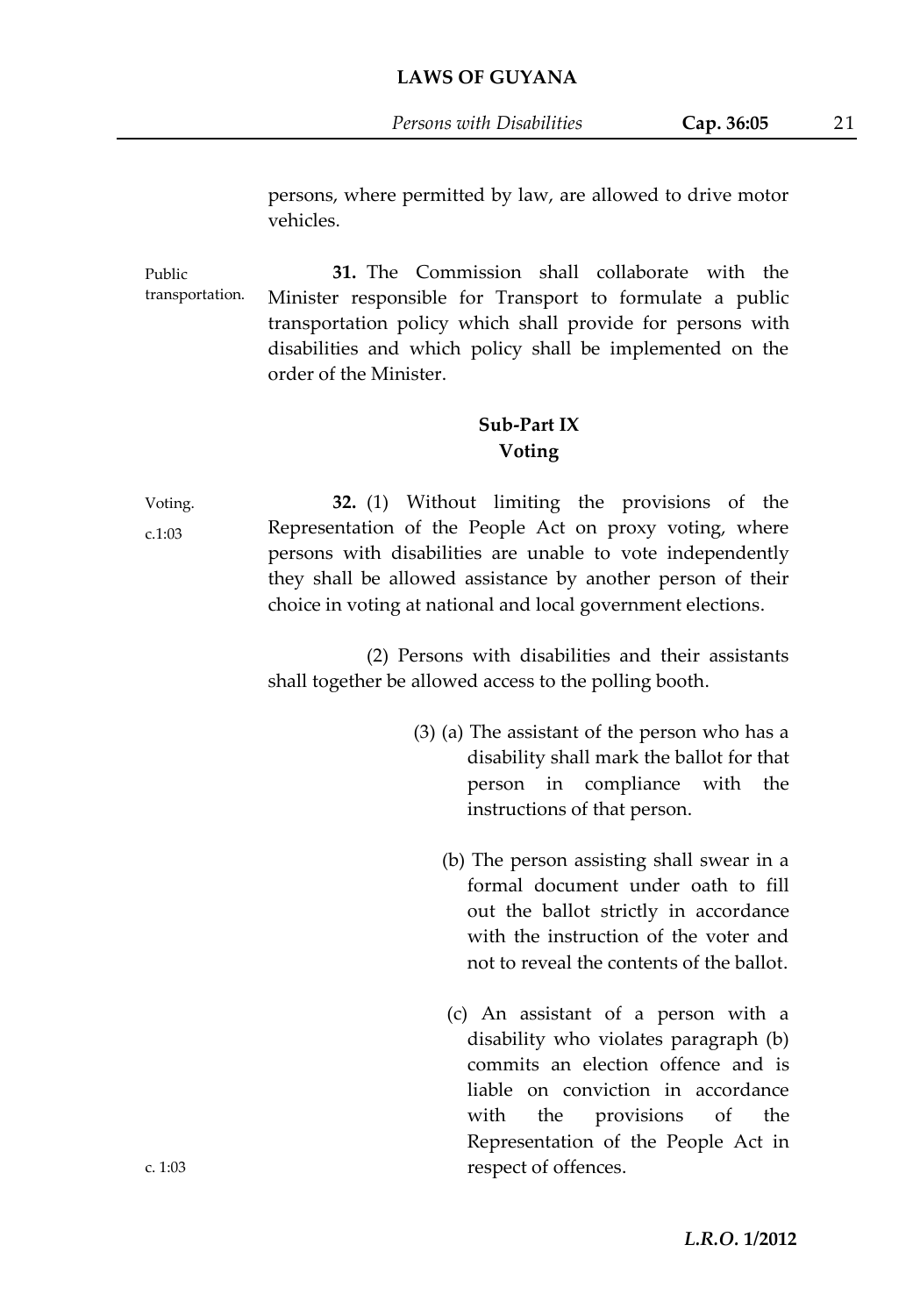Accessibility of polling stations. **33.** The Guyana Elections Commission shall ensure that barrier-free polling stations or arrangements are provided for persons with disabilities.

## **Sub-Part X Concealment**

Concealment of persons. **34.** (1) A parent, guardian or next of kin shall not conceal a person with a disability in a manner as to deny that person the opportunities and services available under this Act.

> (2) A person who contravenes subsection (1) commits an offence and is liable on summary conviction to a fine not exceeding fifty thousand dollars.

## **PART VI MISCELLANEOUS**

| Legal action by    |                                             | 35. The Commission may take appropriate legal |  |  |
|--------------------|---------------------------------------------|-----------------------------------------------|--|--|
| the<br>Commission. | action where the Commission believes that – |                                               |  |  |

- (a) a person, entity or establishment is engaged in a practice which is discriminatory under this Act; and
- (b) the discrimination is an infringement of the rights of persons with disabilities.

Commission to prosecute. **36.** (1) The Commission may institute or cause to be instituted prosecutions for the purpose of enforcing the provisions of this Act and the Commission shall designate or authorize a person as it considers fit to appear and conduct prosecutions on its behalf.

> (2) All complaints under this Act may be heard and determined and all offences, penalties or other remedies

> > *L.R.O.* **1/2012**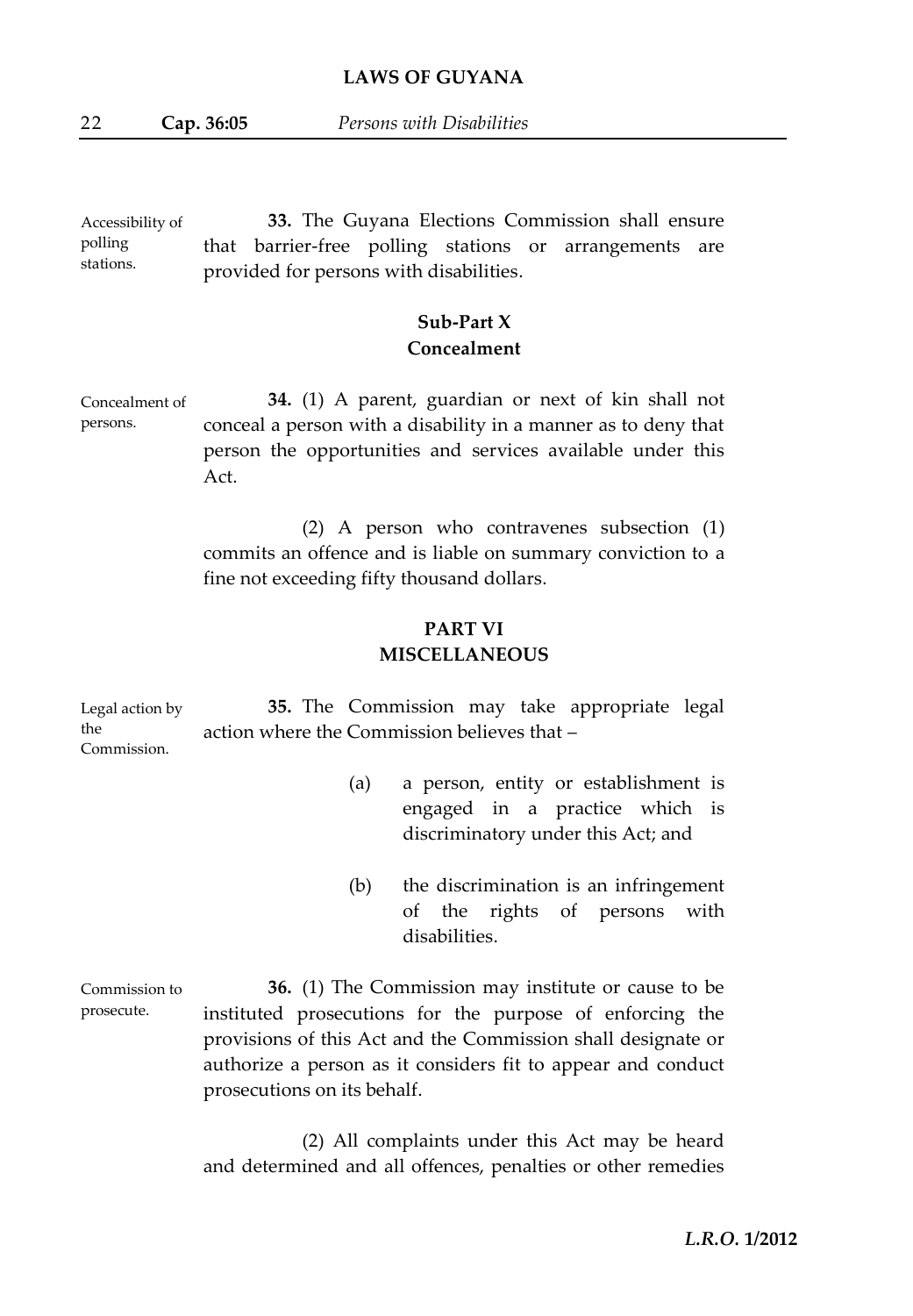General penalty. Supplementary remedies. Burden of proof. may be prosecuted and enforced in the manner provided by the Summary Jurisdiction Acts. (3) Any order for the payment or recovery of damages or other compensation shall be enforceable in the same manner as an order for the payment of compensation under the Summary Jurisdiction (Procedure) Act. **37.** Where a person commits an offence which is prescribed in this Act and a penalty is not provided for the offence, the person is liable on summary conviction to a fine of one hundred thousand dollars. **38.** Without prejudice to other remedies that may be available in a court, a person who is aggrieved by an act or omission of an employer in contravention of this Act, shall be entitled to apply to the court convicting that employer for that contravention, for any of the following remedies – (a) damages from the employer, for any loss caused directly or indirectly as a result of the contravention; and (b) an order directing the employer to redress the contravention including an order, if the employer and the aggrieved person agree, to reinstate the aggrieved person. **39.** Except where otherwise provided in this Act, a person alleging a violation of this Act shall bear the burden of presenting a *prima facie* case of discrimination or of an offence related to discrimination under this Act, and the burden of proof shall then shift to the respondent to disprove the allegations.

Proof of exception. **40.** Where any provision of this Act has been excepted from conduct that is unlawful under this Act or that is a contravention of this Act, the onus of proving the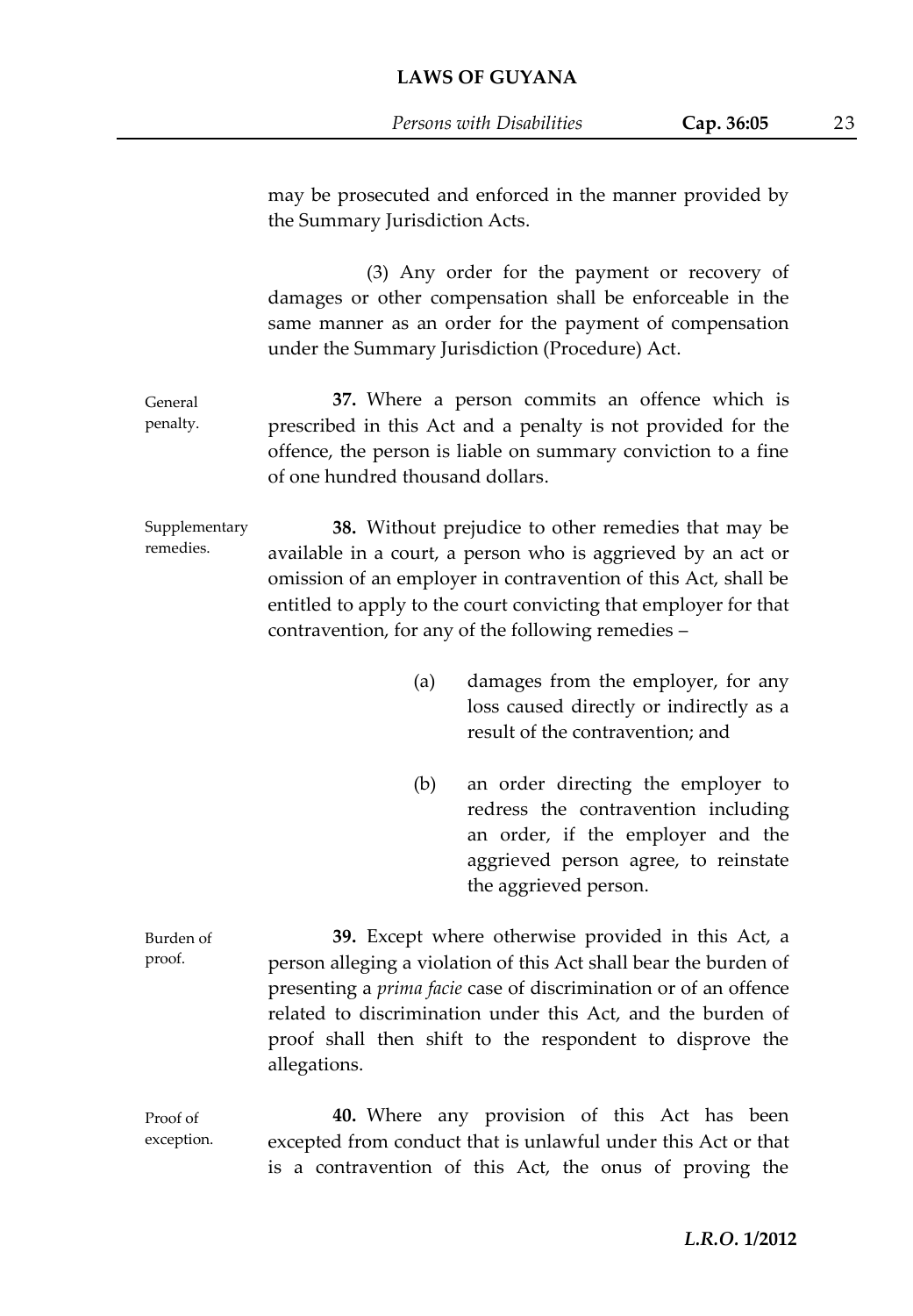exception lies upon the party claiming the exception.

Regulations. **41.** (1) The Minister responsible for Health may make regulations for carrying out the provisions of this Act relating to the areas for which the Minister has responsibility including –

- (a) the rehabilitation of persons with disabilities under this Act;
- (b) specifying the day and time when each national television station shall comply with section 26 (1) and a different day may be specified for each station;
- (c) giving any direction to a telephone provider to assist the provider to comply with section 27 (1).

(2) The Minister Responsible for Labour may make regulations for carrying out the provisions of this Act relating to the areas for which the Minister has responsibility.

(3) Without limiting the generality of subsection (1), the regulations may provide for –

- (a) the form and the manner in which employers must maintain records pursuant to section 13;
- (b) inspection of records pursuant to section 13.

(4) The Minister responsible for Human Services and Social Security may make regulations for carrying out the provisions of this Act relating to the areas for which the Minister has responsibility including schemes to provide aids and appliances to persons with disabilities under section 26.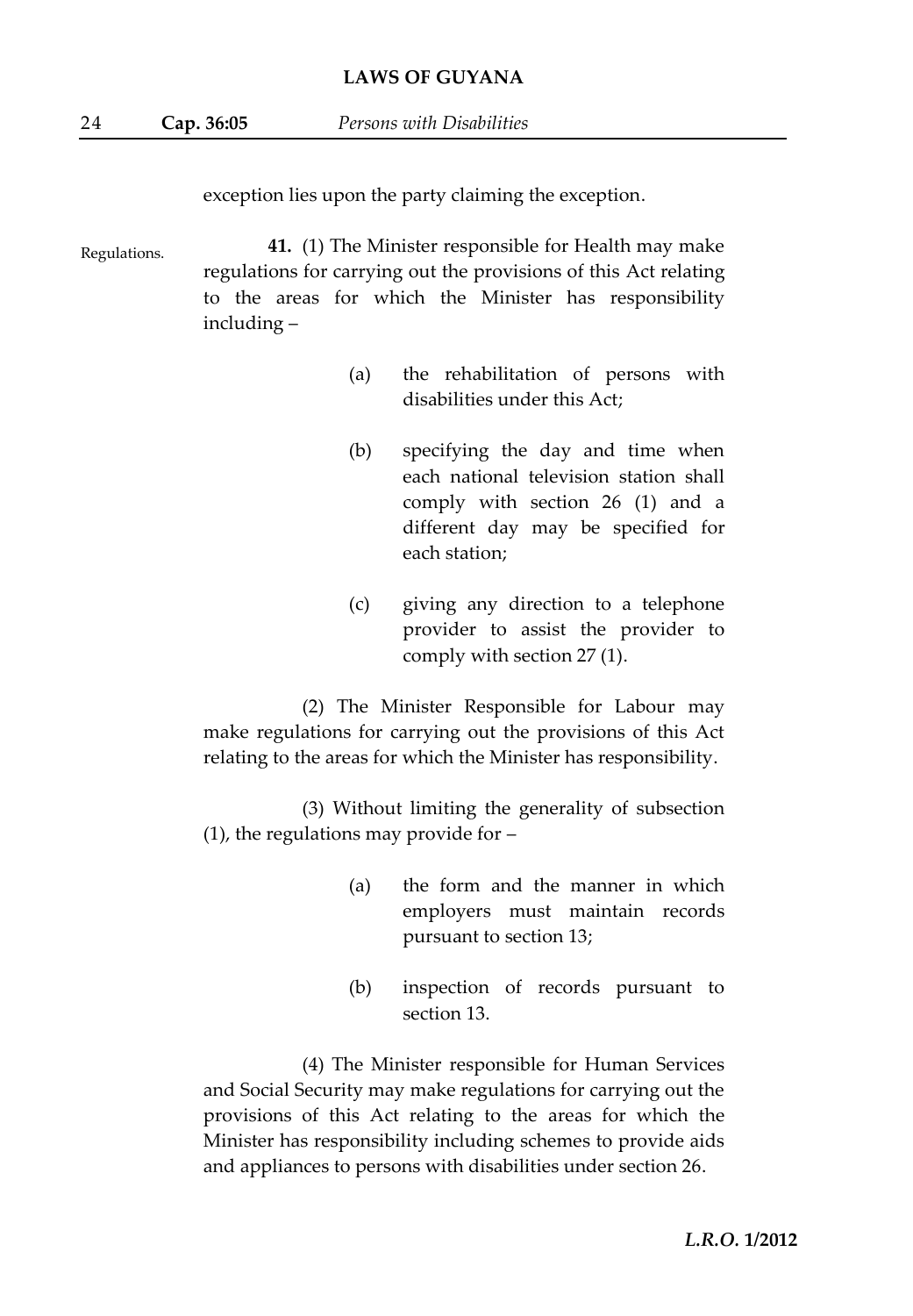*Persons with Disabilities* **Cap. 36:05** 25

Act binds State.

**42.** This Act binds the State.

#### s. 5

 $\alpha$ f

#### **SCHEDULE**

## **CONSTITUTION, MANAGEMENT AND FUNCTIONS OF THE NATONAL COMMISSION ON DISABILITIES**

Constitution Commission. **1.** The Commission shall consist of twelve members appointed by the President, of whom –

- (a) five members, one member nominated by and from each of the Ministries with responsibility for Health; Education; Labour; Human Services and Social Security; and Foreign Affairs;
- (b) three members, two of whom are persons with disabilities, nominated by and from non-governmental organisations that are directly and solely concerned with the welfare and advancement of persons with disabilities;
- (c) one member nominated by and from organizations dealing with human rights;
- (d) one member nominated by and from an organization representing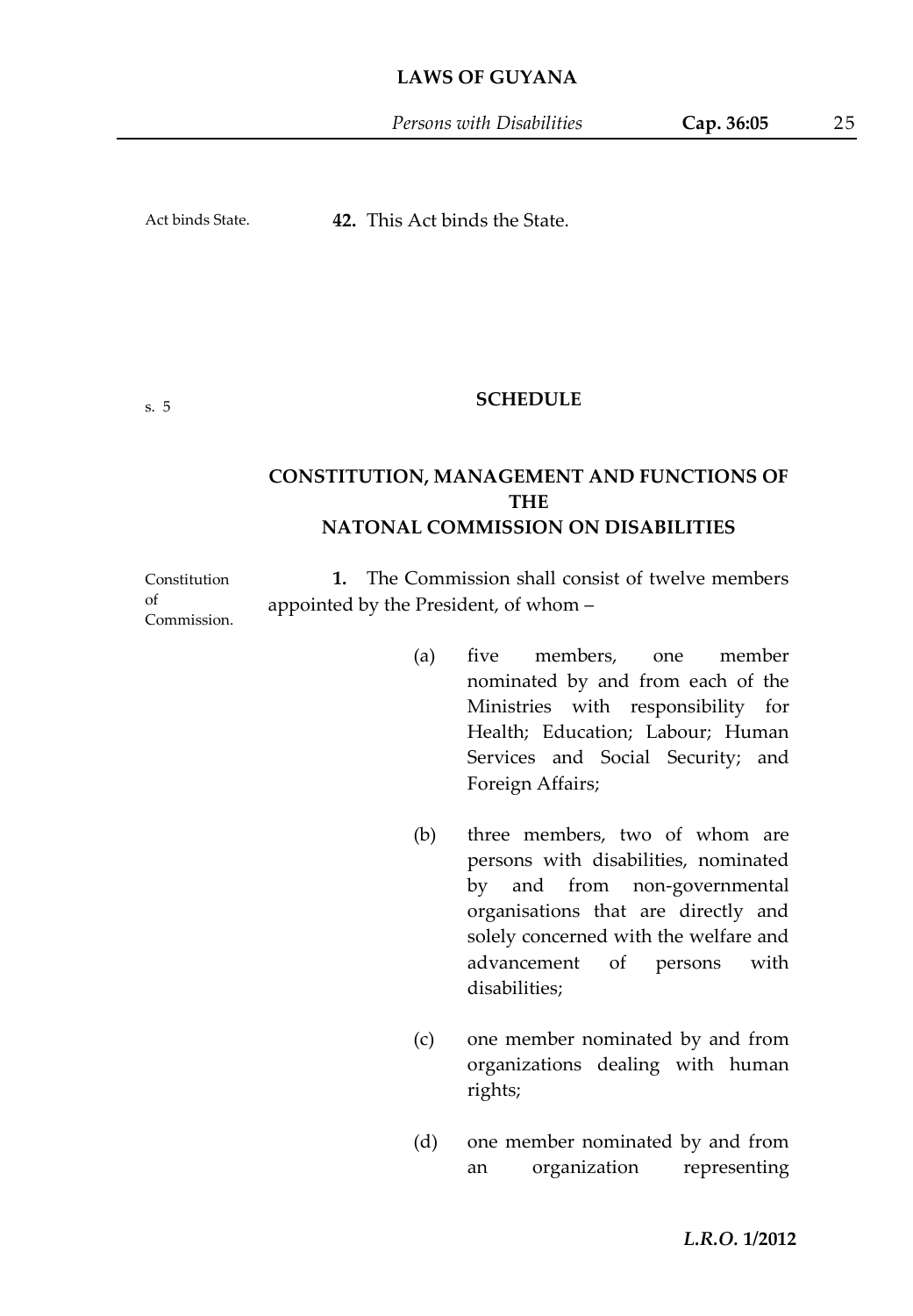organized labour;

- (e) one member nominated by and from an organization representing the private sector; and
- (f) one member who has extensive experience as a care giver of persons with disabilities.

Chairperson and Deputy Chairperson. **2.** (1) There shall be a Chairperson and Deputy Chairperson of the Commission who shall be elected by and from the members of the Commission.

- (2) The functions of the Chairperson are—
- (a) to preside over the meetings of the Commission;
- (b) to supervise the management and administration of the affairs of the Commission;
- (c) to ensure that the decisions and policies of the Commission are implemented;
- (d) to represent the Commission;
- (e) to accept and administer on behalf of the Commission, gifts, grants or donations;
- (f) with the approval of the Commission, to enter into and execute any contracts as may be necessary in pursuit of the Commission's functions; and
- (g) with the approval of the Commission, to appoint any committee or other body as may be necessary for the efficient discharge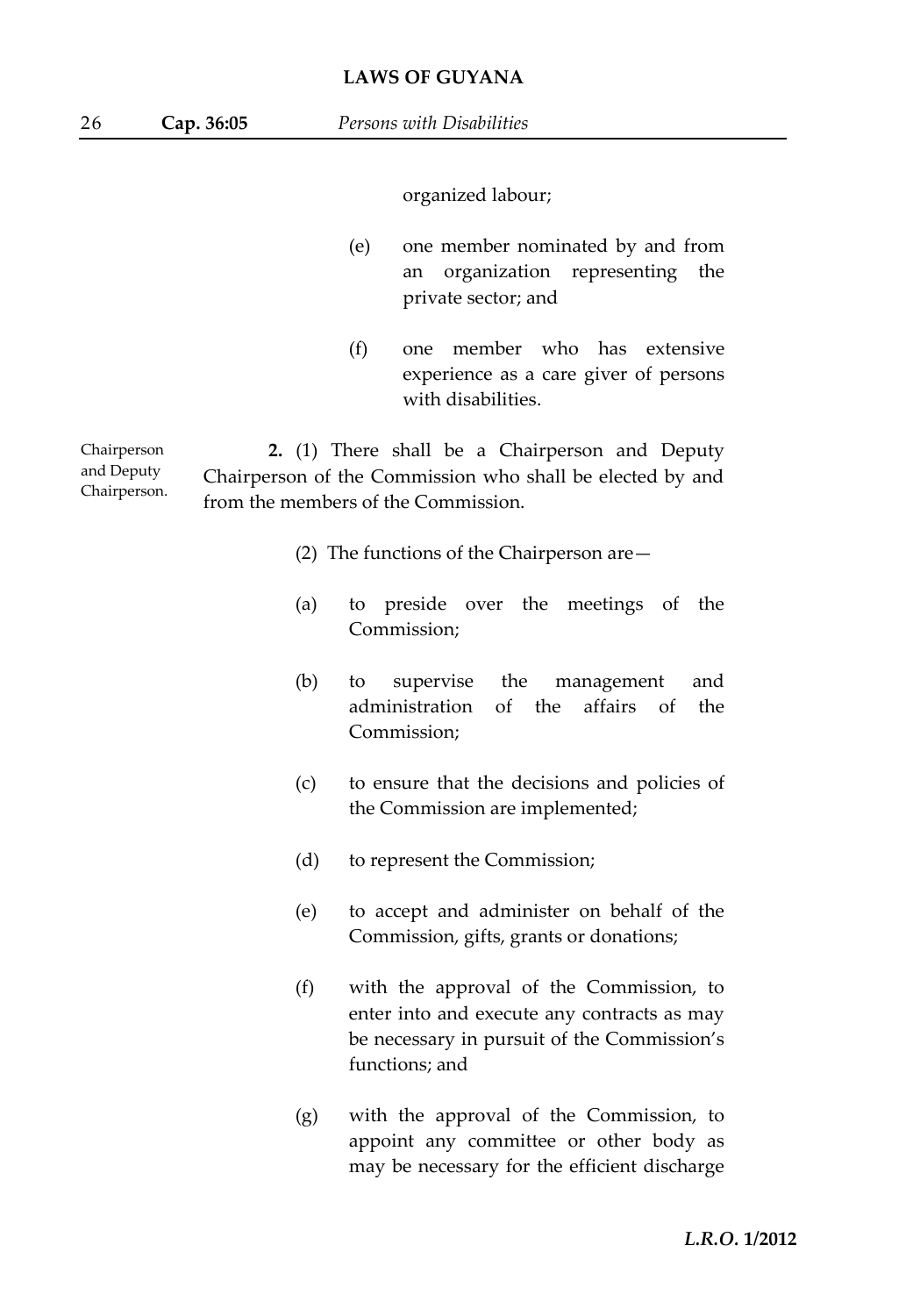of the functions of the Commission.

| The secretariat<br>of the<br>Commission.    | 3. (1) The Commission shall have a secretariat that<br>shall provide services for the carrying out of the functions of<br>the Commission.                                               |  |  |  |  |
|---------------------------------------------|-----------------------------------------------------------------------------------------------------------------------------------------------------------------------------------------|--|--|--|--|
|                                             | (2) The Secretariat shall be headed by an executive<br>secretary to be assisted by a deputy executive secretary, both<br>of whom shall be appointed by the Commission.                  |  |  |  |  |
|                                             | (3) The Commission shall employ the technical,<br>and other personnel required by the<br>administrative<br>Secretariat, as well as determine their functions.                           |  |  |  |  |
| Functions of<br>the Executive<br>Secretary. | 4. (1) (a) The Executive Secretary shall be an ex-officio<br>member of the Commission and shall serve in a full-time<br>capacity.                                                       |  |  |  |  |
|                                             | (b) The Executive Secretary shall be the chief<br>administrative officer of the Secretariat and shall exercise<br>general supervision and control over the staff of the<br>Secretariat. |  |  |  |  |
|                                             | (2) The Executive Secretary shall ensure execution<br>of the functions of the Commission in accordance with this<br>Act and manage and administer the affairs of the<br>Commission.     |  |  |  |  |
| Functions of<br>the<br>Commission.          | 5. The functions of the Commission are to $-$                                                                                                                                           |  |  |  |  |
|                                             | (a)<br>serve as the national focal point on matters<br>relating to persons with disabilities;                                                                                           |  |  |  |  |
|                                             | (b)<br>facilitate the continuous evolution of a<br>comprehensive policy towards alleviating<br>the problems faced by persons<br>with<br>disabilities;                                   |  |  |  |  |
|                                             | (c)<br>promote and protect the rights of persons                                                                                                                                        |  |  |  |  |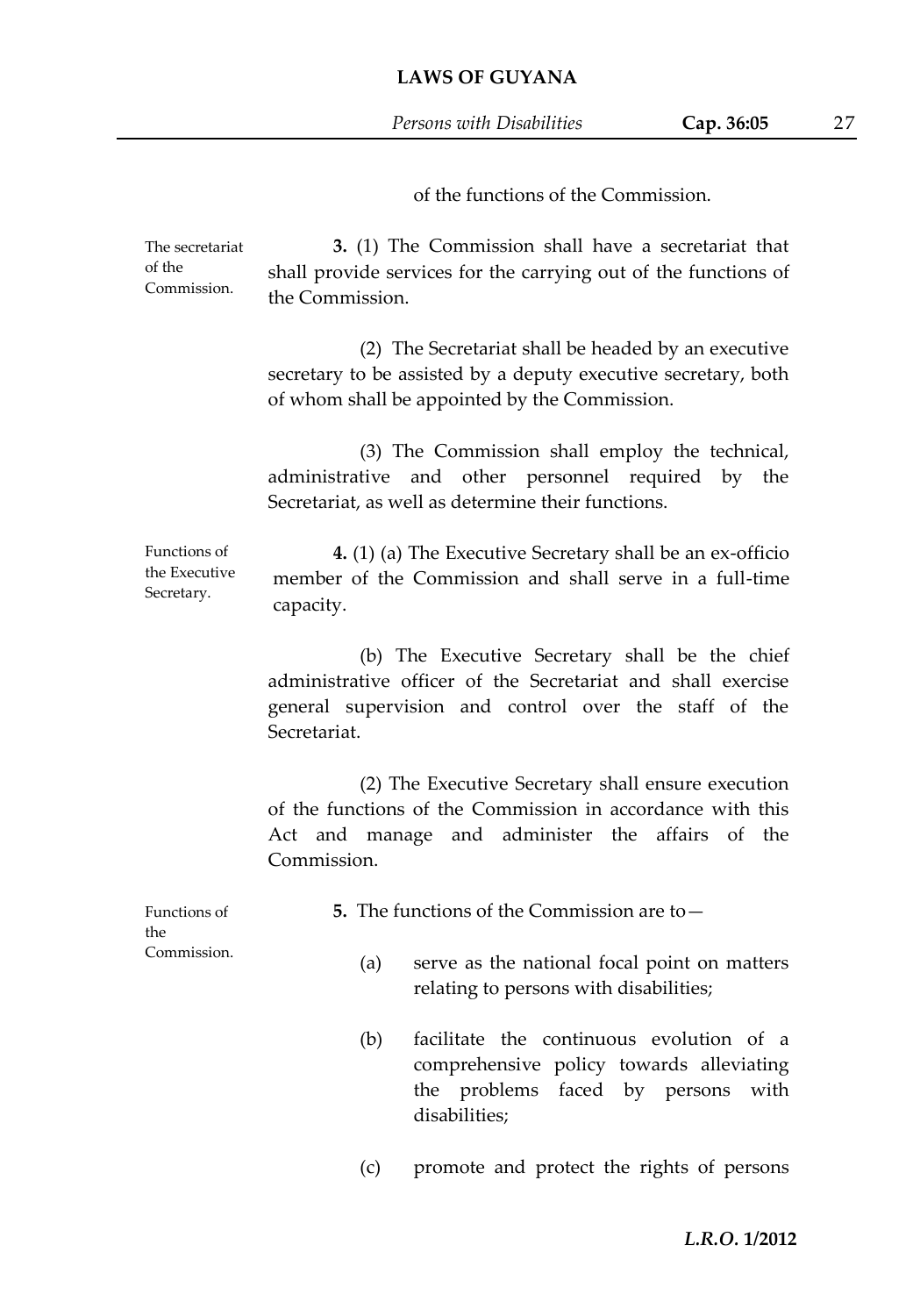with disabilities;

- (d) educate employers and the public and make recommendations for improved employment practices in relation to persons with disabilities;
- (e) facilitate the provision of assistance for persons with disabilities to obtain redress if they are discriminated against or of their rights are being violated or infringed;
- (f) monitor implementation of, and make recommendations for compliance with, international instruments to which the State is a party for the benefit with disabilities;
- (g) formulate policies; recommend and monitor implementation of legislation and measures to enhance and protect the status of persons with disabilities;
- (h) promote consultation and co-operation with and among organisations involved with persons with disabilities;
- (i) recommend technical assistance for the support of persons with disabilities, and to promote a barrier-free environment;
- (j) carry out cause to be carried out research and studies concerning persons with disabilities;
- (k) enlist the aid of persons, including persons with disabilities, as may be necessary to give expert advice in order to facilitate its functions;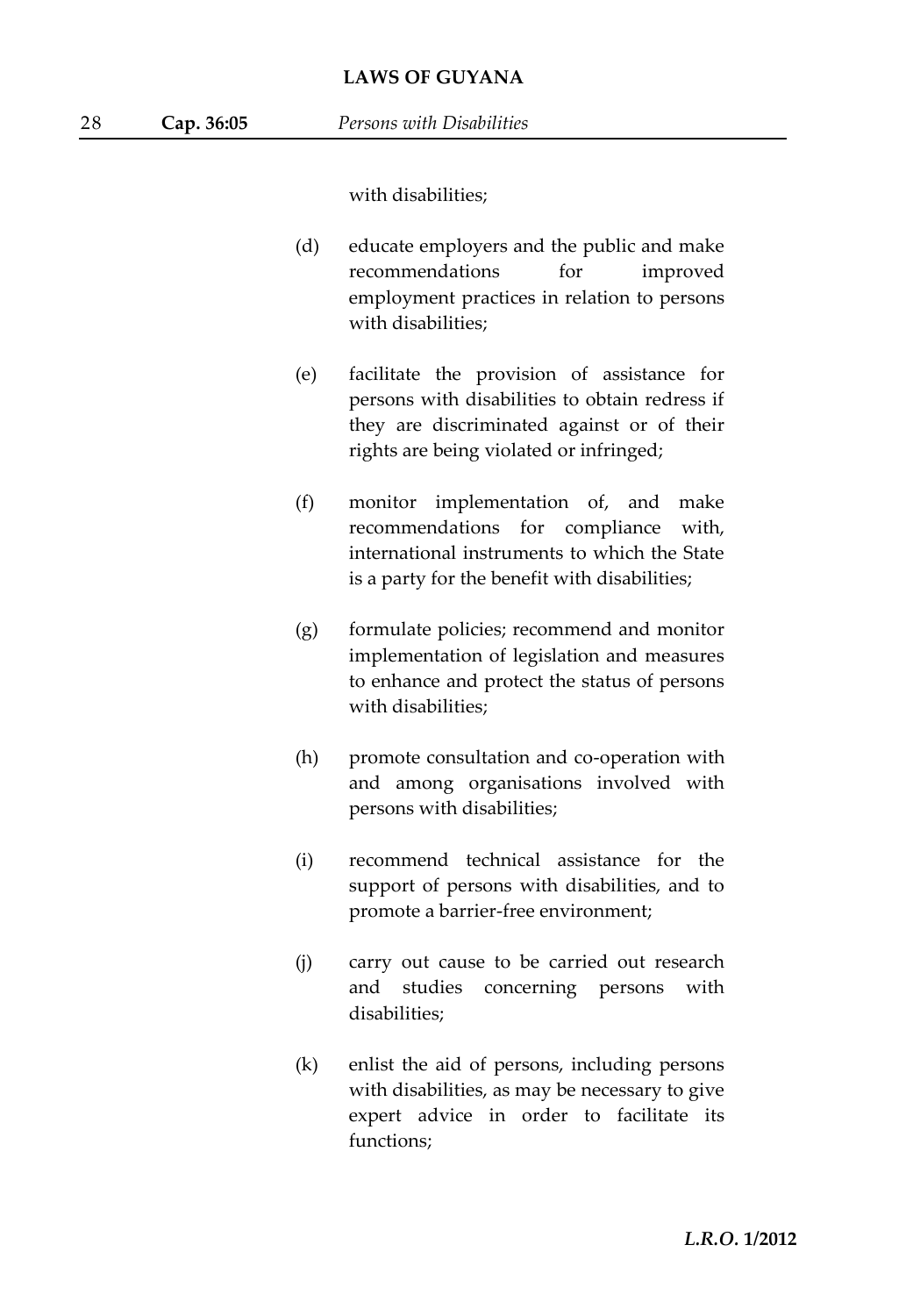- (l) register, for the purposes of this Act—
	- (i) persons with disabilities;
	- (ii) institutions or associations controlled or managed by the Government, State or Local Government authorities that provide services for the rehabilitation and welfare of persons with disabilities;
	- (iii) places at which services for the rehabilitation of persons with disabilities are provided; and
	- (iv) persons with disabilities whose conditions require consistent medical attention for the purpose of subsidised medical assistance provided by the Ministry of Health;
- (m) issue adjustment orders to facilitate the rights of persons with disabilities; and
- (n) facilitate the enforcement of the rights of persons with disabilities.

| Funds of the |            |  | 6. The funds of the Commission shall consist of the |  |  |
|--------------|------------|--|-----------------------------------------------------|--|--|
| Commission.  | following- |  |                                                     |  |  |

- (a) funds voted by Parliament; and
- (b) funds with the Commission may receive as a result of public and private appeal from local and international donors or agencies.

Annual Accounts. **7.** (1) The financial year of the Commission shall be for the period of one year commencing on January 1<sup>st</sup> in every year.

> (2) The Commission shall ensure that proper accounts and other records are kept with respect to the revenue and expenditure of the Commission, and shall also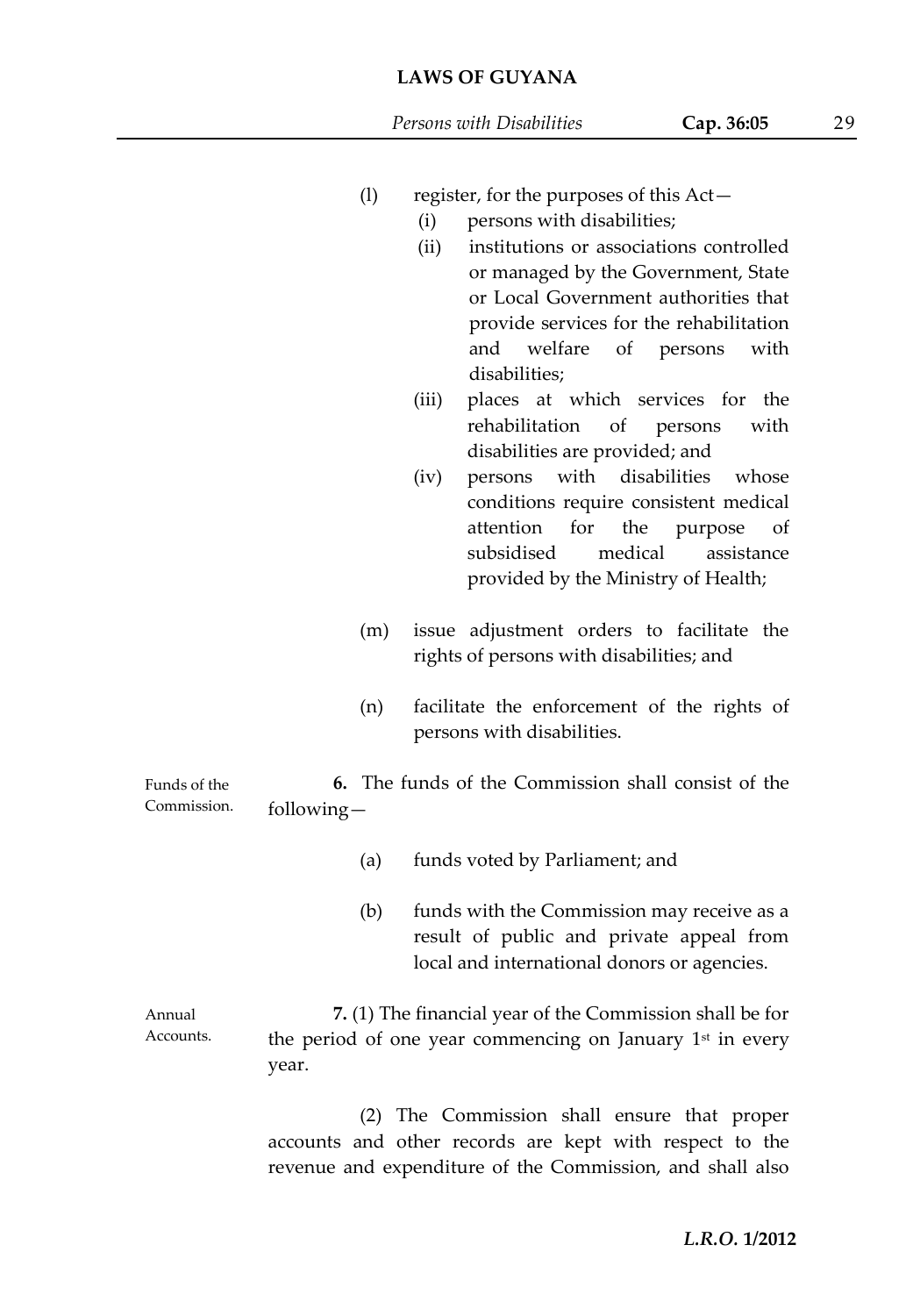30 **Cap. 36:05** *Persons with Disabilities*

ensure that within three months after the end of each financial year, a statement of the accounts of the Commission is prepared and audited by an external auditor appointed by the Commission.

Term of office. **8.** (1) A member of the Commission shall hold office for a term of three years and shall be eligible for reappointment for a further term of office of three years.

> (2) The term of the office of a member who is appointed in the member's official capacity or as the nominee of an organisation shall expire as soon as the member ceases to hold the office by virtue of which the member was appointed, or ceases to represent the organisation which nominated that member for appointment.

- Registration. **9.** A member of the Commission may resign from the membership of the Commission by writing under the hand of that member addressed to the President.
- Removal from office. **10.** Subject to the approval of the President, twothirds of all the members of the Commission may vote at a meeting of the Commission for the removal of a member where the member's conduct is considered inimical to the proper functioning of the Commission.

Disqualification from membership. **11.** A person shall not be a member if that person— (a) is of unsound mind and is so declared by a

competent court;

- (b) has, at any time, been convicted of an offence under this Act or of moral turpitude or dishonesty;
- (c) has, in the opinion of the President, so abused the membership as to render the continuance of it detrimental to the interests of the Commission, persons with disabilities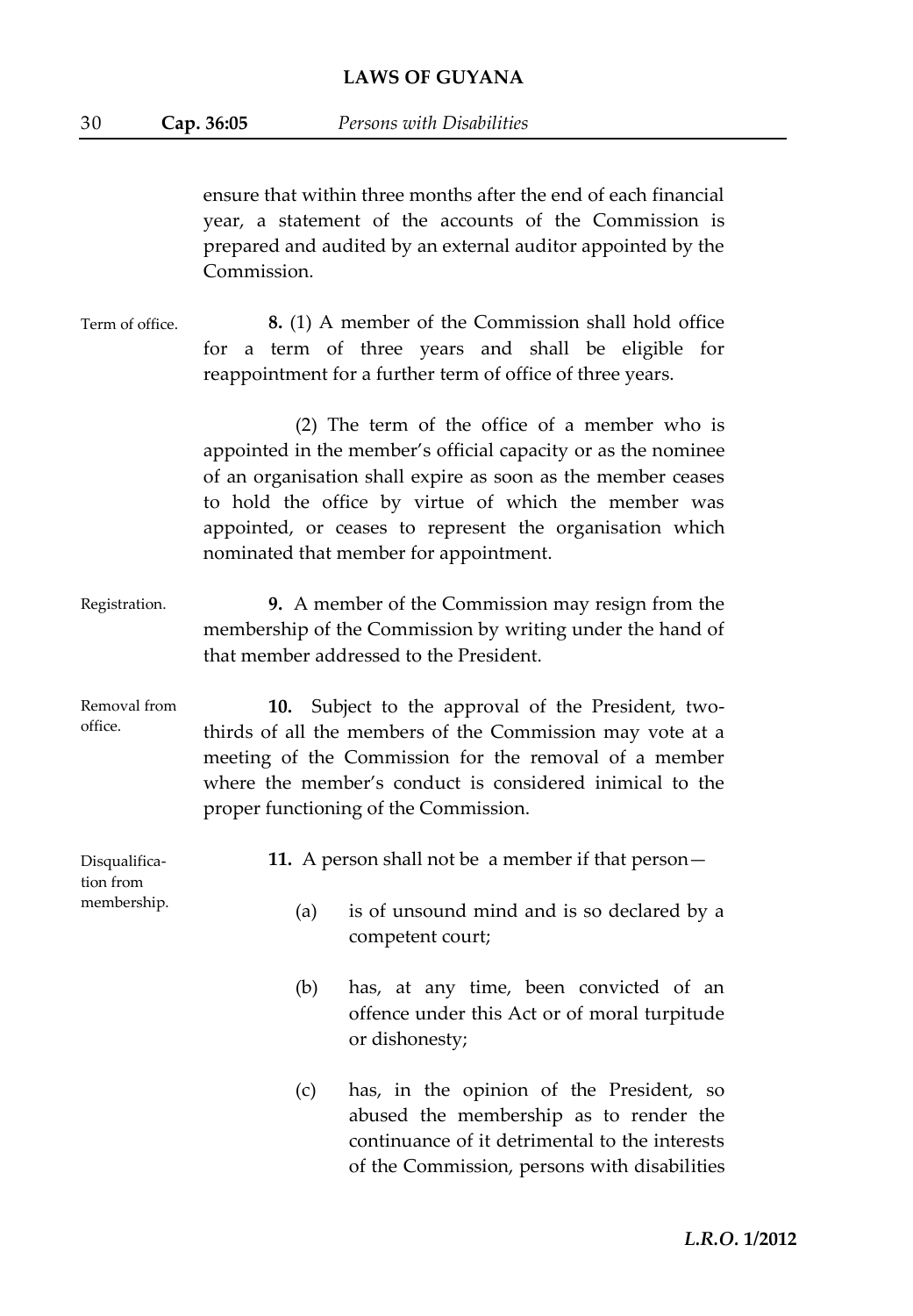or the general public; or

(d) without reasonable excuse in the opinion of the Commission has been absent from three consecutive meetings of the Commission or from four meetings in aggregate in any one year.

Vacancy. **12.** (1) Where the officer of the Chairperson of the Commission becomes vacant the members present shall elect one of the members as Chairperson for the unexpired term of the office of the Chairperson.

> (2) Where a vacancy occurs in the membership of the Commission it shall be filled by the appointment of another representative of the entity or non-governmental organisation that nominated the representative for appointment, or by the appointment of another person with experience as a caregiver of persons with disabilities, as the case may be.

Meetings of the Commission. **13.** The Commission shall meet once in every month and upon the request of the Chairperson or at least three members of the Commission addressed to the Chairperson.

Quorum. **14.** At a meeting of the Commission seven members including the Chairperson or Deputy Chairperson shall form a quorum.

Power to regulate procedure. **15.** The Commission shall regulate its procedures in accordance with rules prescribed or determined by the Commission.

Annual reports. **16**. (1) The Commission shall prepare an Annual Report of its activities which shall be transmitted to the President and all government and state agencies and organisations involved in the work of the Commission.

(2) A copy of the Annual Report of the